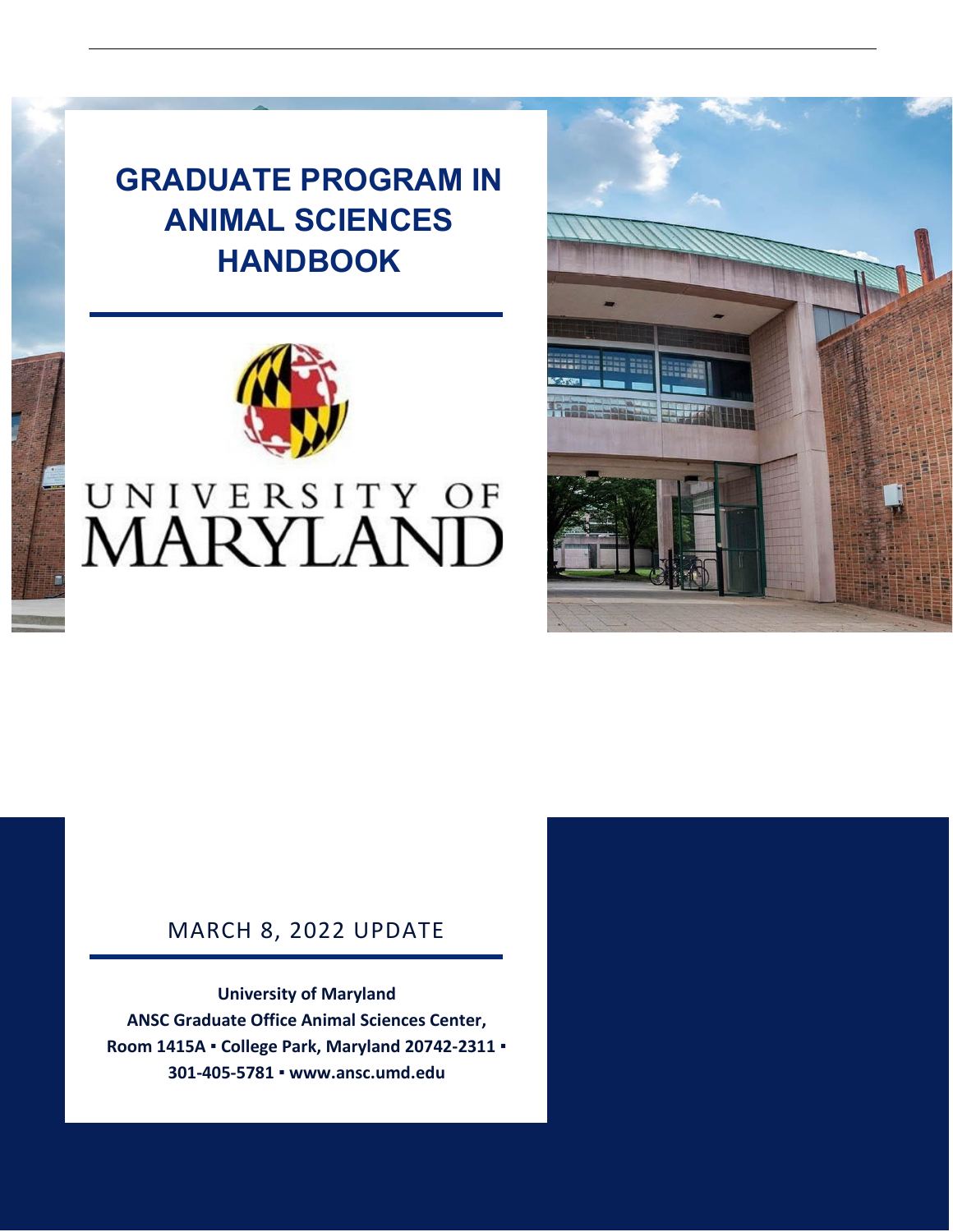# Table of Contents<br>Graduate Program in A

|                                                                    | 19 |
|--------------------------------------------------------------------|----|
|                                                                    |    |
|                                                                    |    |
|                                                                    |    |
|                                                                    |    |
|                                                                    |    |
|                                                                    |    |
|                                                                    |    |
|                                                                    |    |
| Graduate Faculty in the Department of Animal and Avian Sciences 25 |    |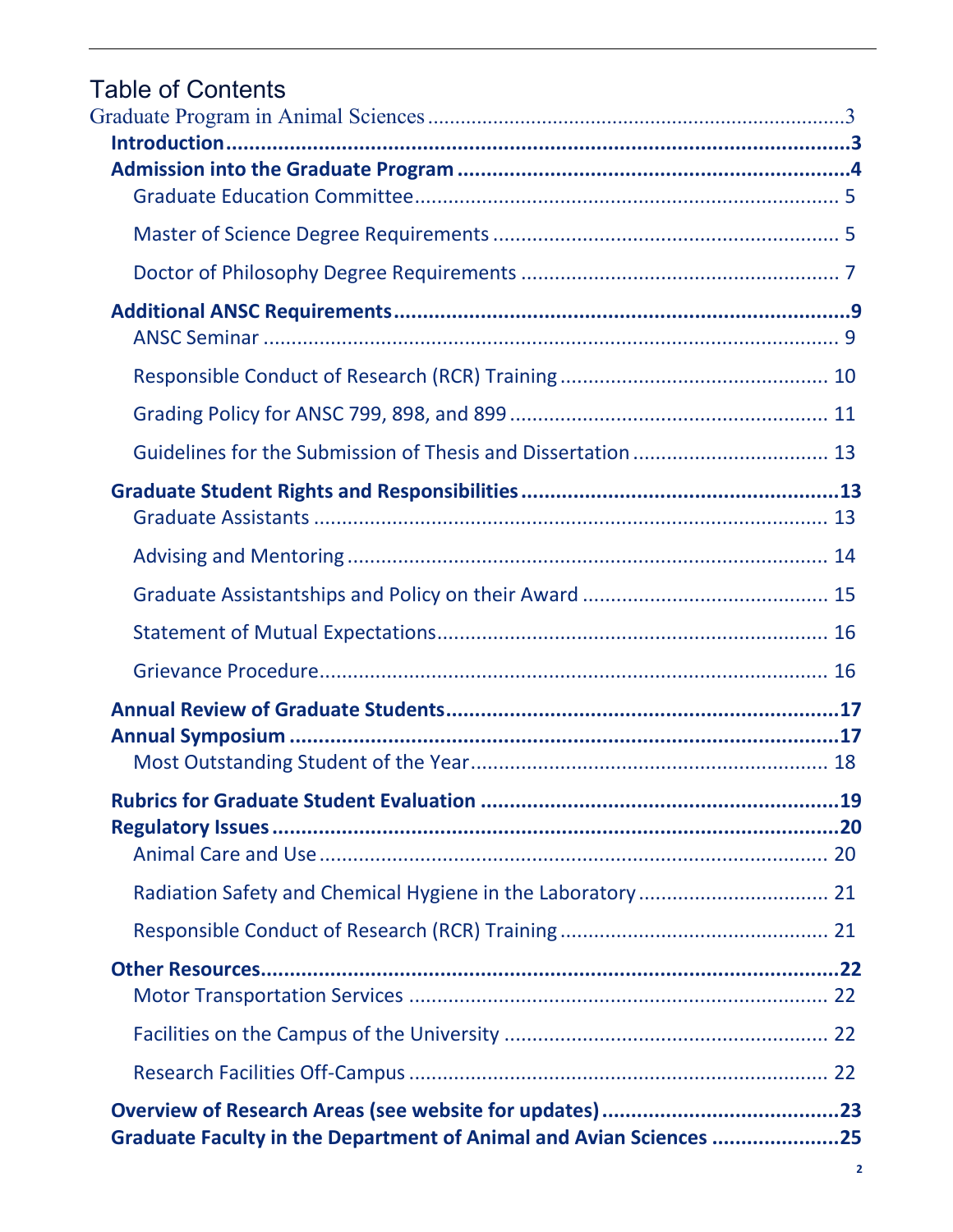# <span id="page-2-0"></span>**Graduate Program in Animal Sciences**

## <span id="page-2-1"></span>Introduction

The Graduate Program in Animal Sciences is an interdisciplinary and interdepartmental program administered by the Department of Animal and Avian Sciences (ANSC). It involves faculty from the Department of Animal and Avian Sciences and the Department of Veterinary Science, Virginia-Maryland Regional College of Veterinary Medicine, faculty from other on-campus programs, and scientists from nearby institutions, including U.S.D.A.'s Beltsville Agricultural Research Center, the Patuxent Wildlife Center, and the National Zoological Park.

The Program offers graduate study leading to the Master of Science and Doctor of Philosophy degrees in Animal Sciences. A Director selected from amongst the faculty on a term basis administers the Program. Presently, Dr. Carol L. Keefer, Professor, Department of Animal and Avian Sciences, is the ANSC Graduate Program Director. Dr. Keefer's email address [is ckeefer@umd.edu.](mailto:ckeefer@umd.edu) Currently, there are ~20 members of the graduate faculty. The Graduate Program office is located in Room 1415A in the Animal Sciences Center. Its email address is [ansc-gradprogram@umd.edu.](mailto:ansc-gradprogram@umd.edu)

*https://ansc.umd.edu/graduate*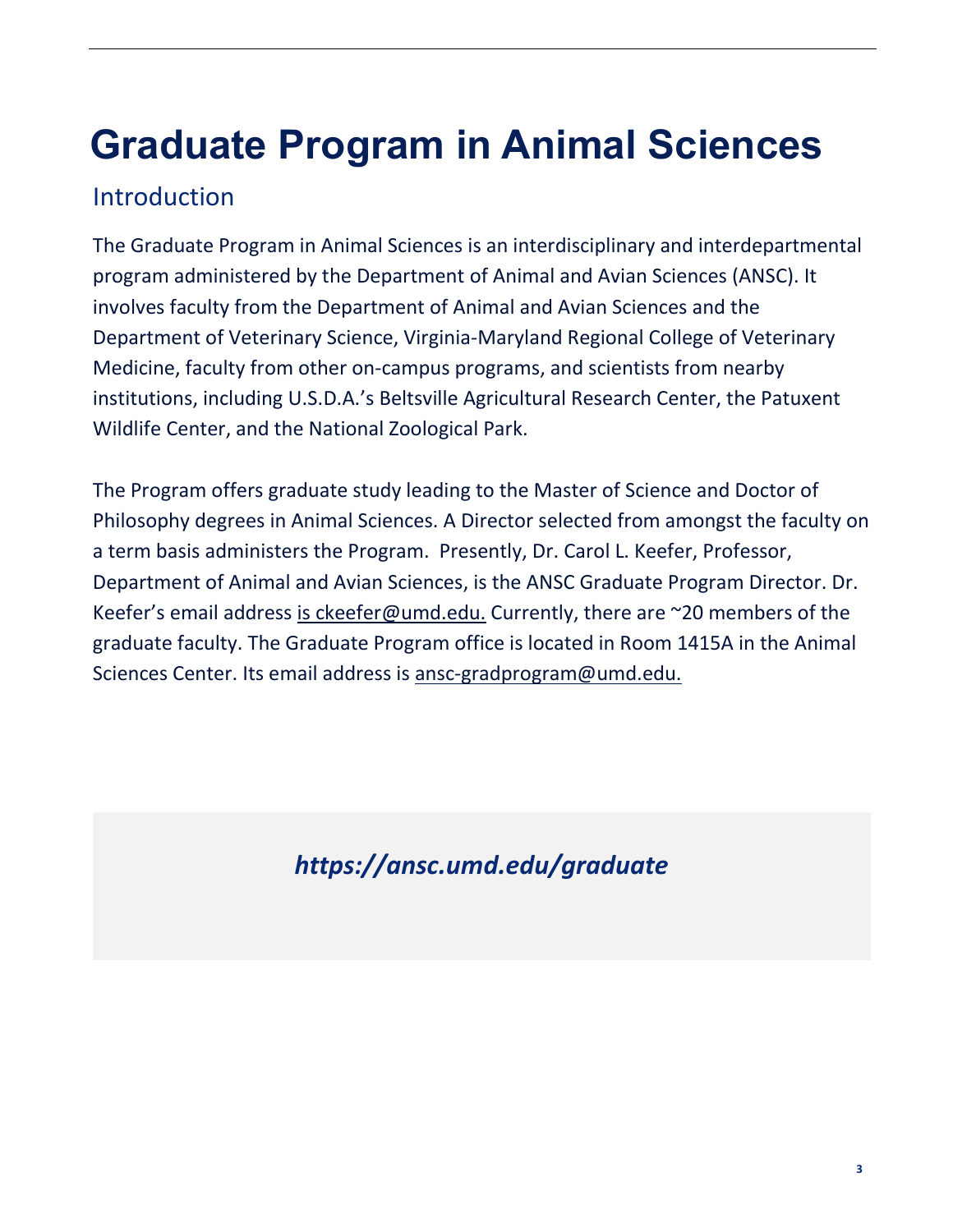## <span id="page-3-0"></span>Admission into the Graduate Program

The Graduate Program in Animal Sciences (ANSC) admits students on a competitive basis from around the world. For selection, the primary criteria are the merits of the candidate as evidenced by the overall evaluation of the documents in the application package. Where possible, a candidate may be invited for a visit to the campus and an interview by the Program faculty. A strong background in animal or poultry science or one of the biological sciences, e.g., nutrition, physiology, biology, biochemistry, cell-molecular biology, genetics, microbiology, immunology, virology, or their subdisciplines is required.

Applicants should familiarize themselves with the requirements, policies, and procedures of the University of Maryland Graduate School. They may do so by referring to the [Graduate](http://www.gradschool.umd.edu/catalog) School Catalog.

The application package should contain the following:

- 1. An online application with the vital data on the candidate
- 2. Statement of Goals summarizing the candidate's goals, intentions, and experiences
- 3. Results of the General Record Examination (GRE) General Aptitude Test (optional for 2022 applications)
- 4. Transcripts of all previously attended post-secondary colleges and universities
- 5. Three letters of recommendation
- 6. Certified copies of previously earned diploma(s) and degree(s) and,
- 7. In the case of international students, results of the Test of English as a Foreign Language (TOEFL) or the International English Language Testing System (IELTS)
- 8. The application fee of \$75; an application without the fee cannot be considered
- 9. All documents should be submitted electronically through the official UMD application portal.

A minimum grade point average (GPA) of 3.0/4.0 in undergraduate study is required for consideration of an application. When an institution uses a different scale, the Program Office or, in the case of international students, the Office of International Education Services will normalize the grade point average to a scale of 4.0. For international applicants, a minimum score of 96 on the TOEFL and 7 on the IELTS is a requirement of the Graduate School to be admitted without provisional status, providing sub-scores also meet the minimums. Please see Graduate School website for specifics on minimum sub-scores (https://gradschool.umd.edu/admissions/english-language-proficiency-requirements). The Program may request advice from the Office of International Education Services on the quality of education of the institutions previously attended by a candidate and the overall credentials of an international applicant. For teaching assistantships, international applicants should have subsection scores that meet or exceed the minimum for full enrollment. Preference is given to students that have a TOEFL speaking subsection score of 26 or higher or an IELTS speaking subsection of 8 or higher.

Applicants must indicate the need for financial assistance or provide documentation of adequate financial support for their studies. There are several types of financial support available within the Program. These include fellowships given to the Program by the Graduate School and graduate teaching and research assistantships available within the Program. It is highly advised that the applicant should, wherever possible, identify one or more faculty in the Statement of Goals and Intent who can serve as a potential advisor to guide research in his/her area of interest. A profile of individual faculty and their ongoing research programs can be viewed on both the **Faculty [webpage](https://ansc.umd.edu/people/faculty)** an[d Research](https://ansc.umd.edu/research) webpag[e.](https://ansc.umd.edu/research)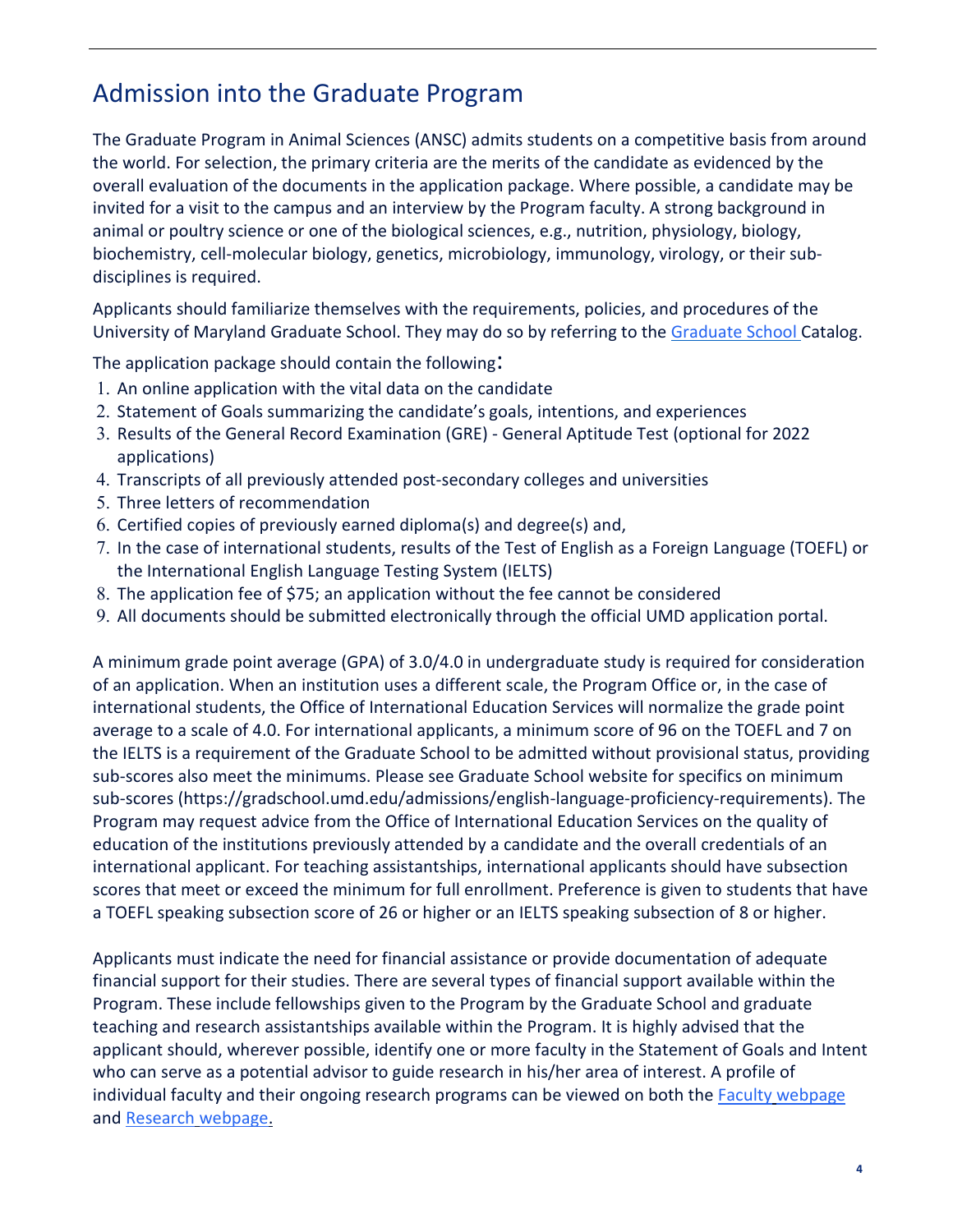The Graduate Program no longer mails out paper applications. All candidates are directed to apply online through the [Graduate](https://gradschool.umd.edu/admissions/application-process/step-step-guide-applying) Schoo[l.](https://gradschool.umd.edu/admissions/application-process/step-step-guide-applying) The applicants are advised to follow all the instructions; incomplete applications will delay consideration. Payment of your application fee of \$75.00 must be made on-line in order for your application to be submitted. Your application will not be processed until you pay your application fee and it is authorized. If you are unable to pay online please see the graduate school website listed above for guidance on submitting payment. The Graduate Education Committee starts to review applications on a rolling basis after the deadline for the fall and spring semesters (see [deadlines](https://ansc.umd.edu/graduate/prospective-students#admissions) under admissions on the **Prospective Students** page). The Director then considers the candidates who have been recommended positively by the committee for acceptance. In consultation with the Chair of the Department of Animal and Avian Sciences, and if funds are available, an assistantship offer is made to the accepted candidate. Simultaneously, the Dean of the Graduate School is notified for issuance of the letter of admission. In general, the Dean concurs with the decision made at the Program level and sends a formal letter offering admission to the candidate. For international applicants, after the Dean has issued the letter of admission, the Office of International Education Services is notified to process the Immigration and Naturalization Form I-20 and mail it to the candidate as well as to the U.S. Embassy in the country of the candidate. Upon presentation of the I-20 papers to the U.S. Embassy or its regional consulate in his/her country, a visa is issued to the student for travel to the U.S.A.

#### <span id="page-4-0"></span>**Graduate Education Committee**

The Graduate Education Committee (GEC) consists of five faculty members. Committee members must be Associate or Regular Graduate Program faculty. Four members are appointed by the Chair of the Department of Animal and Avian Sciences in consultation with the Director. One member may be recommended for appointment by the Associate Dean of the Virginia/Maryland Regional College of Veterinary Medicine. The Director of the Graduate Program in Animal Sciences serves as the fifth member and as Chair of the committee. The members serve a three-year appointment on a staggered basis but may be reappointed. The committee has the following responsibilities:

- 1. Develops curriculum and policy; obtains approval of the faculty and implements the same.
- 2. Serves as the admissions committee to screen and evaluate completed applications and recommends candidates to the Director for admission and for financial assistantships.
- 3. Approves the Graduate Advisory Committees of the students.
- 4. Reviews the progress of the students individually on an annual basis; approves all matters of an academic nature such as a change of advisor or member of the Graduate Advisory Committee, attendance at seminars, and other matters of a disciplinary nature.
- 5. Evaluates all students on a competitive basis and selects one student each, for the annual "Most Outstanding M.S. Student" and the "Most Outstanding Ph.D. Student" of the Year Awards.

#### <span id="page-4-1"></span>**Master of Science Degree Requirements**

- 1. For the degree of Master of Science (M.S.), the Graduate School requires each student to complete a minimum of 30 semester hours:
	- a. Six hours of thesis research credit (ANSC 799)
	- b. 24 credit hours of coursework, and
	- c. a written and defended thesis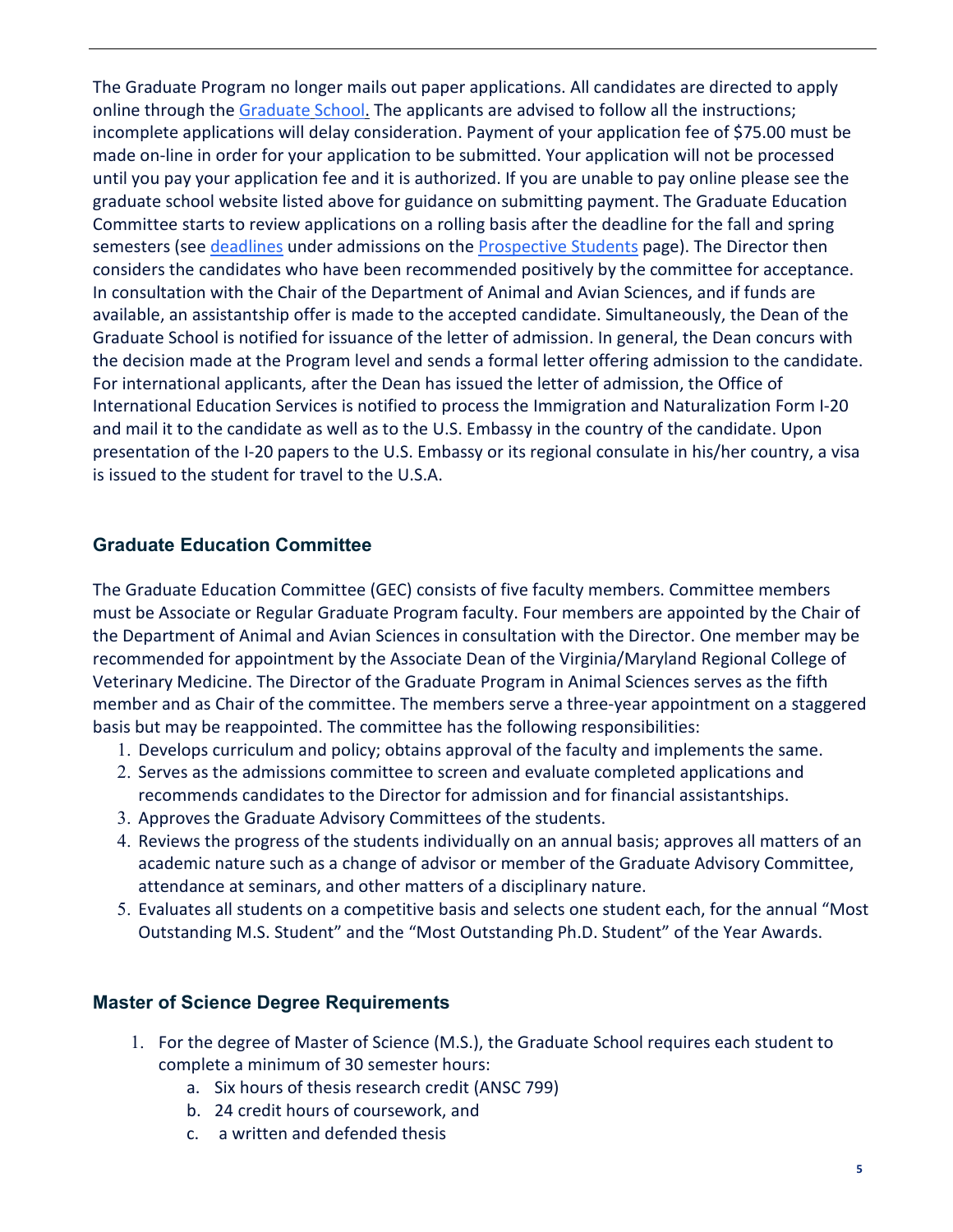- 2. Of the 24 credits hours required in graduate courses, no less than 12 hours must be earned in courses related to the major subject selected from the ANSC research focus areas. A minimum of 6 credit hours must have an ANSC designation and no less than 12 must be from courses numbered 600 or above. Please note that this requirement refers to coursework, **not** research credits (ANSC799)
- 3. Students must maintain an overall grade point average (GPA) of 3.0 or better in courses taken for graduate credit, otherwise they are placed on academic probation by the Graduate School and they may be dismissed from the Program. Please note that the registrar does not round up the GPA, a 2.9640 is still below a 3.0.
- 4. In addition to the Graduate School requirements, the following Program requirements apply to students pursuing an M.S. degree:
	- a. Satisfactory completion of a graduate level course in Statistics, typically BIOM 601, and either a course in Research Bioethics or completion of the Responsible Conduct of Research (RCR) – CITI Program provided through the Division of Research.
	- b. The Graduate Education Committee also strongly encourages all Animal Science Graduate Program students to have completed a 400-level or above course in Biochemistry prior to or during their graduate program.
	- c. Completion of either ANSC624 Recent Advances in Animal and Avian Sciences or ANSC625 Developing Presentation Skills. (See ANSC Seminar requirements described below in Additional ANSC Requirements).
	- d. If Special Problems (ANSC 699) are selected, no more than two such credits can be part of the 24 required course credits.
- 5. Formation of a Graduate Advisory Committee by the end of the first semester that serves to guide and advise the student throughout the student's graduate studies. Masters Advisory Committees must consist of a minimum of three members, two of which must be Regular Graduate Faculty at College Park (tenured or tenure-track). The Chair must be from ANSC. See our [list of forms](https://ansc.umd.edu/graduate/%20current-students#forms) for the Advisory Chair and Committee Form.
- 6. The Advisory Committee and the student must meet before the end of the second semester to approve the student's Plan of Study (proposed schedule of courses), signed by the student and his/her Advisory Committee. By this time the student should also have completed a thesis research proposal, which is approved by his/her Advisory Committee (see forms in Current Students on website). Because the Plan of Study represents the course work contract between the student and the Program, the student is expected to update and refile the Plan of Study if changes become necessary.
- 7. Completion of a thesis, which will be presented in a public seminar and then defended by an oral examination, as per regulations of the Graduate School and the department. Notice must be posted one week before the seminar and the notice sent electronically to all the graduate students and the faculty in the Program. **See steps 12-14 under doctoral defense** (all except 12b Dean's Rep which is not applicable to MS program).
- 8. The examining committee will reach one of the following decisions:
	- a. Pass, with a recommendation to pursue the Ph.D.
	- b. Pass, with a recommendation that the M.S. degree be terminal.
	- c. Fail, with the recommendation that the candidate should not be re-examined.
	- d. Fail, with a recommendation that the candidate be re-examined at a later date.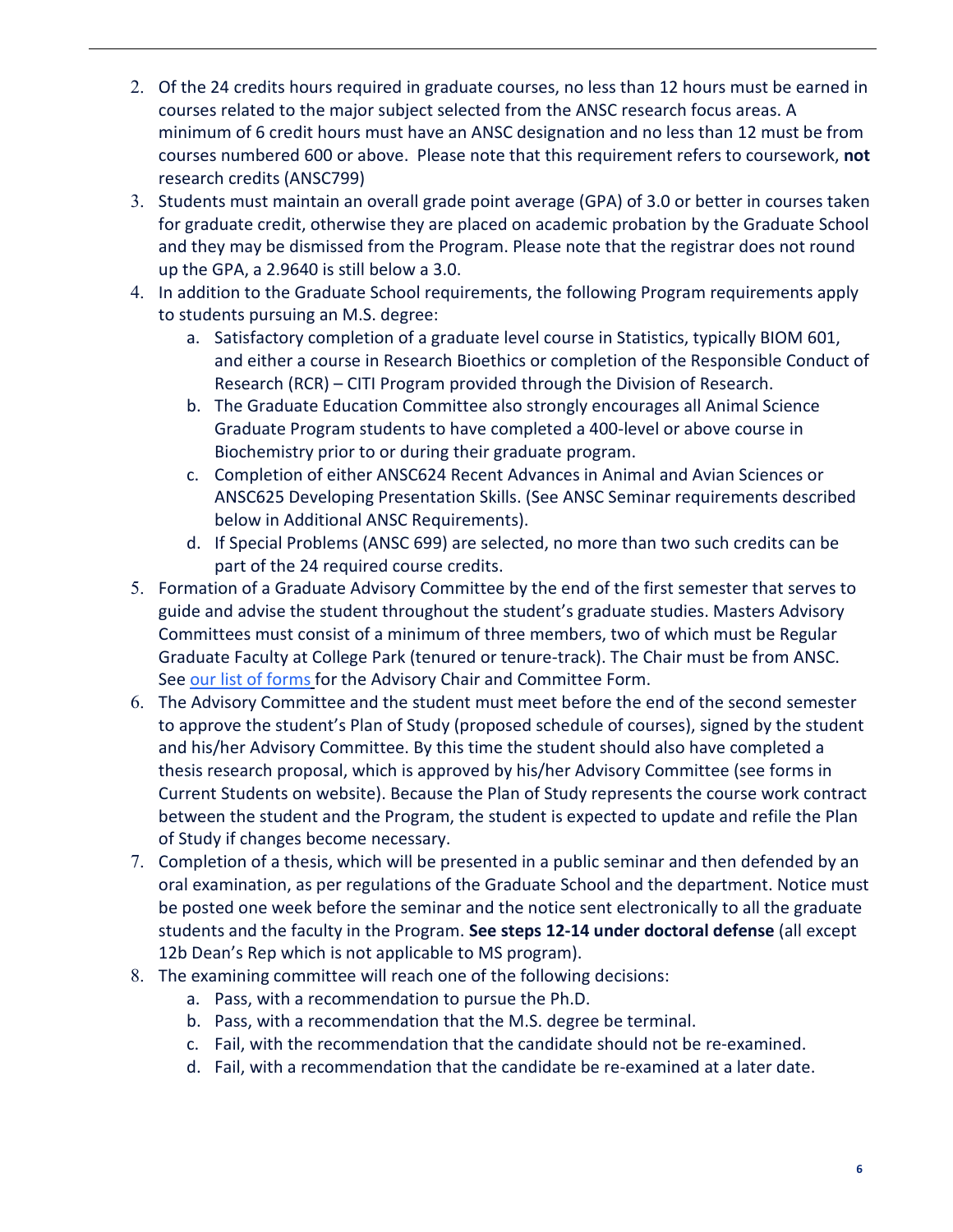## <span id="page-6-0"></span>**Doctor of Philosophy Degree Requirements**

The Doctor of Philosophy degree is granted to a student only after sufficient evidence of high achievement in scholarship and creativity and demonstrated ability to engage in independent research.

- 1. A minimum of 12 research dissertation credits (ANSC899) is required. The degree is not awarded for the completion of course requirements no matter how successfully that may have been completed.
- 2. Students must maintain an overall grade point average (GPA) of 3.0 or better in courses taken for graduate credit, otherwise they are placed on academic probation by the Graduate School and they may be dismissed from the Program.
- 3. In addition to the Graduate School requirements, the following program requirements apply to students pursuing a Ph.D. degree:
	- a. All PhD students must meet the MS coursework requirements either through a completed MS degree in Animal Sciences (US accredited university) and/or by taking additional coursework during their PhD program. See **requirement No. 2** under Master of Science Degree Requirements.
	- b. Satisfactory completion of a graduate level course in Statistics, typically BIOM 601, and either a course in Research Bioethics or completion of the Responsible Conduct of Research (RCR) – CITI Program provided through the Division of Research.
	- d. The Graduate Education Committee also strongly encourages all Animal Science Graduate Program students to have completed a 400-level or above course in Biochemistry prior to or during their graduate program.
	- c. All doctoral students must take a total of two credits of seminar. See section Additional ANSC Requirements – for details.
	- d. If Special Problems (ANSC 699) are selected, no more than two such credits can be part of the 24 required course credits.
- 4. During the student's first semester, the student and his/her advisor will recommend at least four additional members of the graduate faculty to serve on the student's Advisory Committee (See Resources and Forms).
	- a. Doctoral Advisory Committees must consist of a minimum of five voting members, three of which must be Regular Graduate Faculty at College Park (including the Chair and the Dean's Rep).
	- b. Two must be ANSC faculty (the Chair and at least one other).
	- c. The individual who will act as Dean's Rep must be indicated on the form. Typically for ANSC committees the Dean's Rep is a voting member, if not, then be sure to have a fifth voting member (Regular Graduate Faculty). The Dean's Rep cannot be an ANSC faculty member but must be from another department/program on the UMD-College Park campus.
	- d. Other committee members must have Graduate Faculty status at UMCP. Up to two scientists from outside institutions who hold Special Graduate Faculty status may be appointed to the Graduate Advisory Committee. See the [forms page f](https://ansc.umd.edu/graduate/current-students#forms)or the Advisory Chair and Committee Form.
- 5. Before the end of the third semester, the student will also submit to his/her Advisory Committee a dissertation research proposal (See Forms <https://ansc.umd.edu/graduate/current-students#forms> ).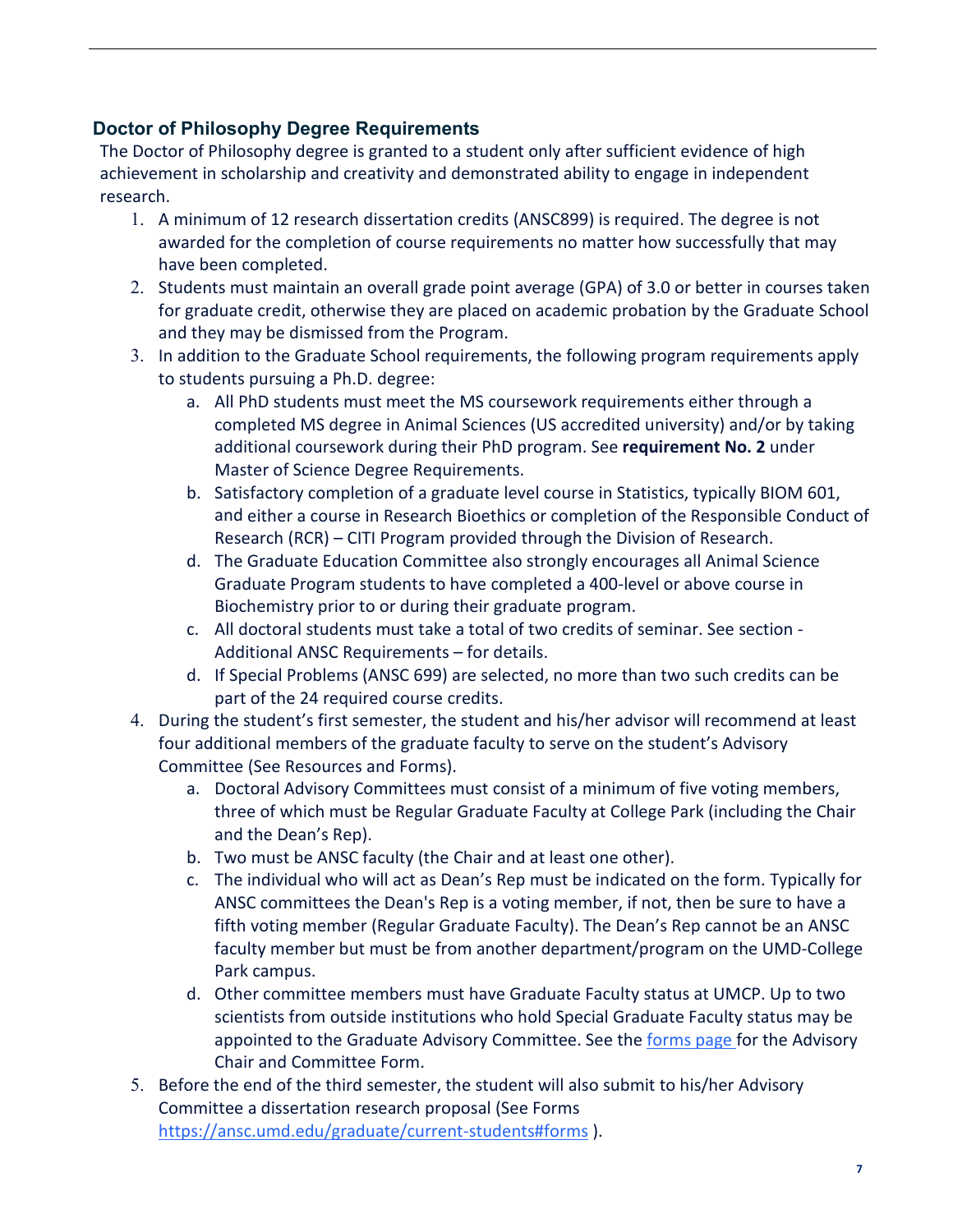- 6. Teaching experience is mandatory for all students during their Ph.D. program (equivalent to 8-10 hours of effort per week during a single semester). Graduate students not already on a teaching assistantship will be placed on at least a half-time teaching assistantship during the semester in which they fulfill this requirement. International students must be able to exempt or pass the ITA evaluation in order to complete this requirement.
- 7. After no more than five semesters (after approximately 80% of the Plan of Study has been completed), the student must pass the Admission to Candidacy Examination, which consists of both written and oral components and is administered by the advisory committee.
	- a. Prior to the exam the student will meet with their committee and establish three academic focus areas to be covered. See GOA Expectations Form.
	- b. Please note that after students advance to candidacy, the Registrar's Office automatically enrolls them in 6 credits of ANSC899 each fall and spring semester until they graduate. This means that students might not have enough tuition remission leftover if they are still interested in taking courses. The student needs two subsequent semesters after advancing to acquire the required 12 credits of ANSC899.
- 8. For the written examination, each member of the Graduate Advisory Committee submits one or more questions in the animal sciences area, defined in the broadest sense.
	- a. The student is well advised to meet individually with every member of the committee and receive general guidance.
	- b. It is expected that the individual members of the committee will submit questions that can be reasonably answered in a three-hour period.
	- c. The mentor/major advisor receives the questions in advance and conducts the examination within a preannounced one-week period.
	- d. The student answers the question(s) for one member of the Graduate Advisory Committee on a given day.
	- e. The examination may be open or closed book, as stipulated by the examiner.
	- f. The student is expected to follow the Honor Code of the University and return the completed examination to his mentor.
	- g. The individual components of the written examination are evaluated by the members of the committee who submitted their question(s).
- 9. After the written examination, the major advisor/mentor will schedule an oral examination. It is expected that a major part of the oral examination will focus on questions and issues arising out of the written examination, the ongoing dissertation research of the student, and, to a lesser extent, the general knowledge and background that is deserving a pass for advancement to candidacy for the Ph.D. degree.
- 10. Following the oral examination, the Advisory Committee must reach a decision regarding advancement to candidacy. The committee may recommend one of the following:
	- a. Passing the student with no conditions.
	- b. Passing the student with conditions, stating how and when these conditions must be met.
	- c. Failing the student.
- 11. The student is responsible for submitting the associated forms; GOA expectations, GOA Assessment, and application for Admission to Candidacy, to the ANSC graduate program office. One the candidacy has been approved by the Graduate School, the student will receive a letter with the effective date for their advancement to the status of Doctoral Candidate. The student should send a copy of this letter to the business office (S. Grey and S. Nola) so that their pay grade can be increased (step 2 to step 3).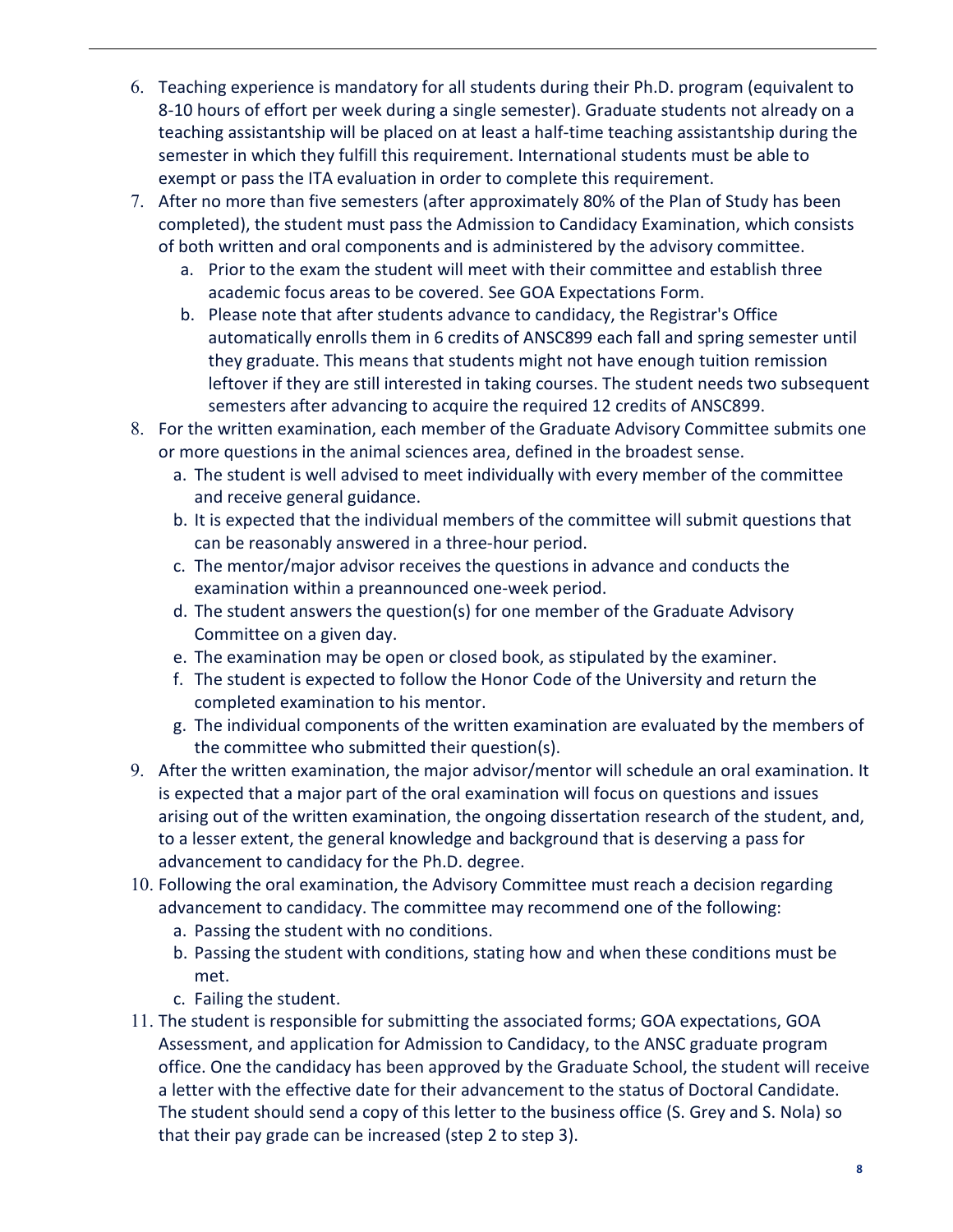- 12. After completion of the research, the student will write a scholarly dissertation as per rules of the Graduate School. The dissertation will be presented in a public seminar.
	- a. The Nomination of a Dissertation Examining Committee form should be submitted to the Graduate School **at least six weeks before the date** of the expected dissertation examination. The dissertation examination cannot be held until the Graduate School approves the composition of the Dissertation Examining Committee. Typically the Dissertation Examining Committee is comprised of the same faculty members who served as the Advisory Committee.
	- b. The student and advisor suggest a potential Dean's Rep on the Nomination of Dissertation Committee Form. The form and Dean's Rep must be approved by the Dean of the Graduate prior to the examination. The role and duties of the representative are defined by the Dean. His/her primary role is to oversee and ensure that the examination is conducted fairly and as per guidelines of the Graduate School.
	- **c.** Announcements of the date, time, and location of the examination, as well as the candidate's name and the dissertation title, will be disseminated **five working days** in advance to all members of the Graduate Faculty and graduate students within the graduate program in which the candidate's degree is to be awarded. Mass-distribution methods, such as e-mail or a faculty/student newsletter can be used. **Review all policy requirements as described in the Graduate Catalog.**
- 13. Dissertation defense examination follows a public seminar. The examination is a closed meeting. This examination will focus primarily on questions and issues arising out of dissertation research. It is expected that at this point there will be minimal necessity to test the student on background areas that should have been covered in formal courses and the written and oral comprehensive examinations.
- 14. The advisory chair is responsible for completing the electronic Report of the Examining Committee (REC). The student is responsible for submitting the associated forms (GOA Assessment completed by the advisory chair) to the ANSC graduate program office.

## <span id="page-8-0"></span>Additional ANSC Requirements

## <span id="page-8-1"></span>**ANSC Seminar**

The Graduate Program holds a regular seminar during the academic year and special seminars during the summer period. Additionally, a number of related graduate programs on the campus also hold weekly and special seminars. The seminar requirements in ANSC are given below:

- 1. M.S. students are required to take a total of one credit of seminar. This credit can be from either ANSC625 (formerly ANSC698D) *Developing Presentation Skills* (one credit) early in their studies or one credit of ANSC624 (formerly ANSC698C*) Recent Advances in Animal and Avian Sciences* at some point after the first year of study. Placement in either seminar option will be at the discretion of the student and his/her advisor.
- 2. Ph.D. students are required to take a total of two credits of seminar, one of which must be ANSC624. The ANSC seminars should be taken in non-consecutive semesters. Registration for seminars outside of the ANSC Program must be discussed and approved by the student's Dissertation Advisory Committee in advance and documented with the Program Office for record keeping in the student's folder.
- 3. The Seminars will be graded on the standard A/B/C/D/F grading system.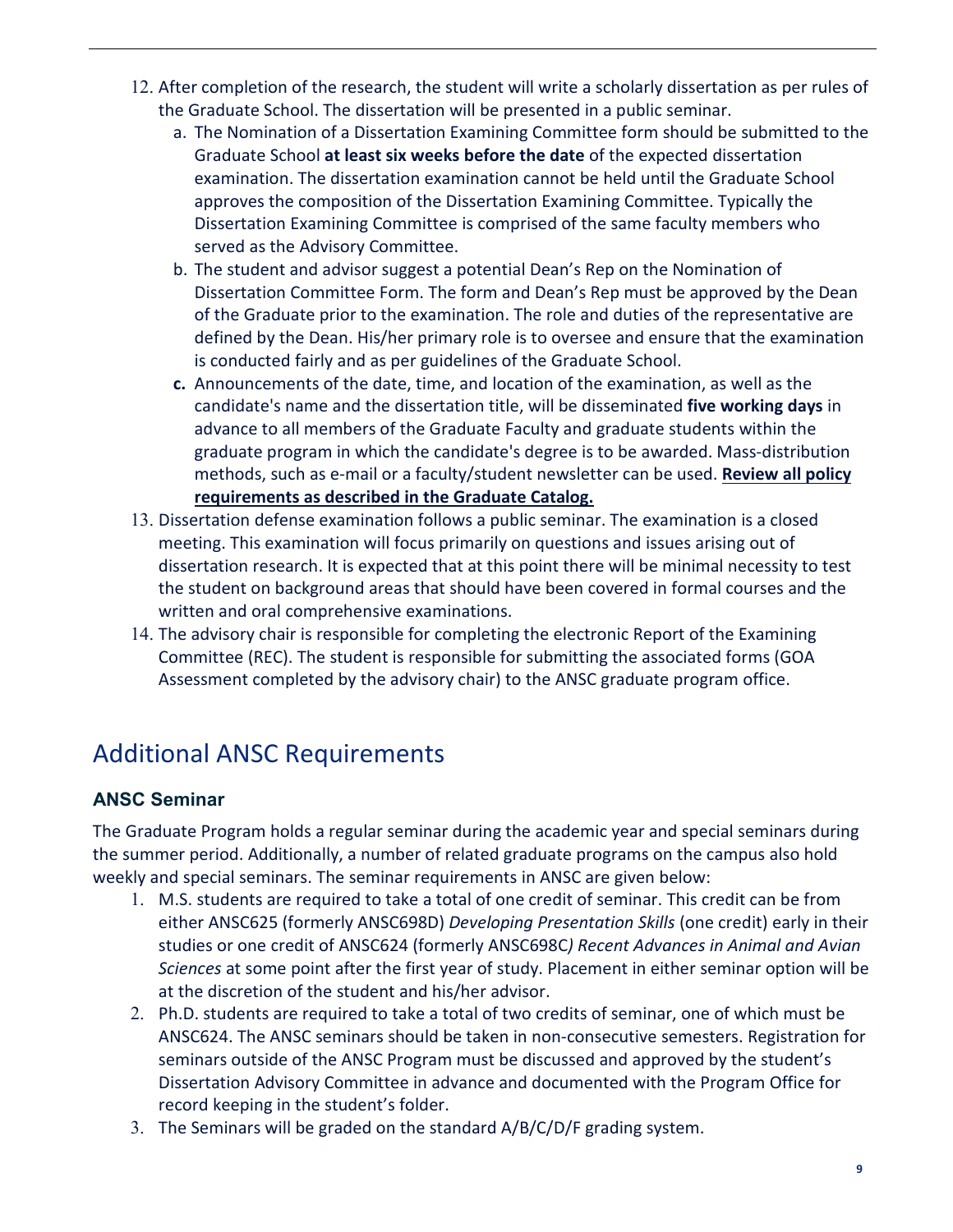- 4. The Seminar course will feature outside speakers scheduled approximately once a month, invited either by students or faculty. These seminars will cover the most recent advances in animal sciences by leading scientists within or outside the United States. They will be about 40-45 minutes long, with ample time for discussion and, as schedules allow, one-on-one interaction between the students and the speaker. Students are strongly encouraged to take advantage of this opportunity as they seek opportunities for additional graduate work (M.S. students) or postdoctoral research (Ph.D. students) and avenues for further professional advancement.
- 5. The regular and adjunct faculty within the program will be scheduled into ANSC624 to give a seminar on their ongoing research every 3-4 years.
- 6. Students are expected to attend the weekly seminar in ANSC or another related graduate program during the academic year, regardless of whether they are signed up for credit. This may be monitored at the discretion of the instructor-in-charge.

## <span id="page-9-0"></span>**Responsible Conduct of Research (RCR) Training**

All graduate students are required to complete RCR training. Courses such as BISI712 *Responsible Conduct of Research for Biologists* meet this requirement. Alternatively, CITI Training for RCR may be completed online. It is highly recommended that students complete this training within their first academic year. If a student completes the online training in their first year, it is recommended that they also consider taking one of the courses offered on campus subsequently, as the classroom discussions are more comprehensive than the online training and also provides graduate credit.

#### [CITI Training for RCR:](https://research.umd.edu/rcr)

- 1. Log on to the [CITI training website t](ttps://www.citiprogram.org/)o complete the training. You will be able to create your own user name and password as this is not linked to your UMD ID. Be sure to select University of Maryland College Park as your institution when you register (otherwise the site will request payment) and select the track that is most appropriate for the research you are conducting. If you cannot complete the training in one sitting, you may save and finish at a later time (you can stop and start as many times as you need).
- 2. After you complete the CITI training, be sure to print a copy of your certificate of completion (either electronic or printed copy) and give it to the ANSC Graduate Office.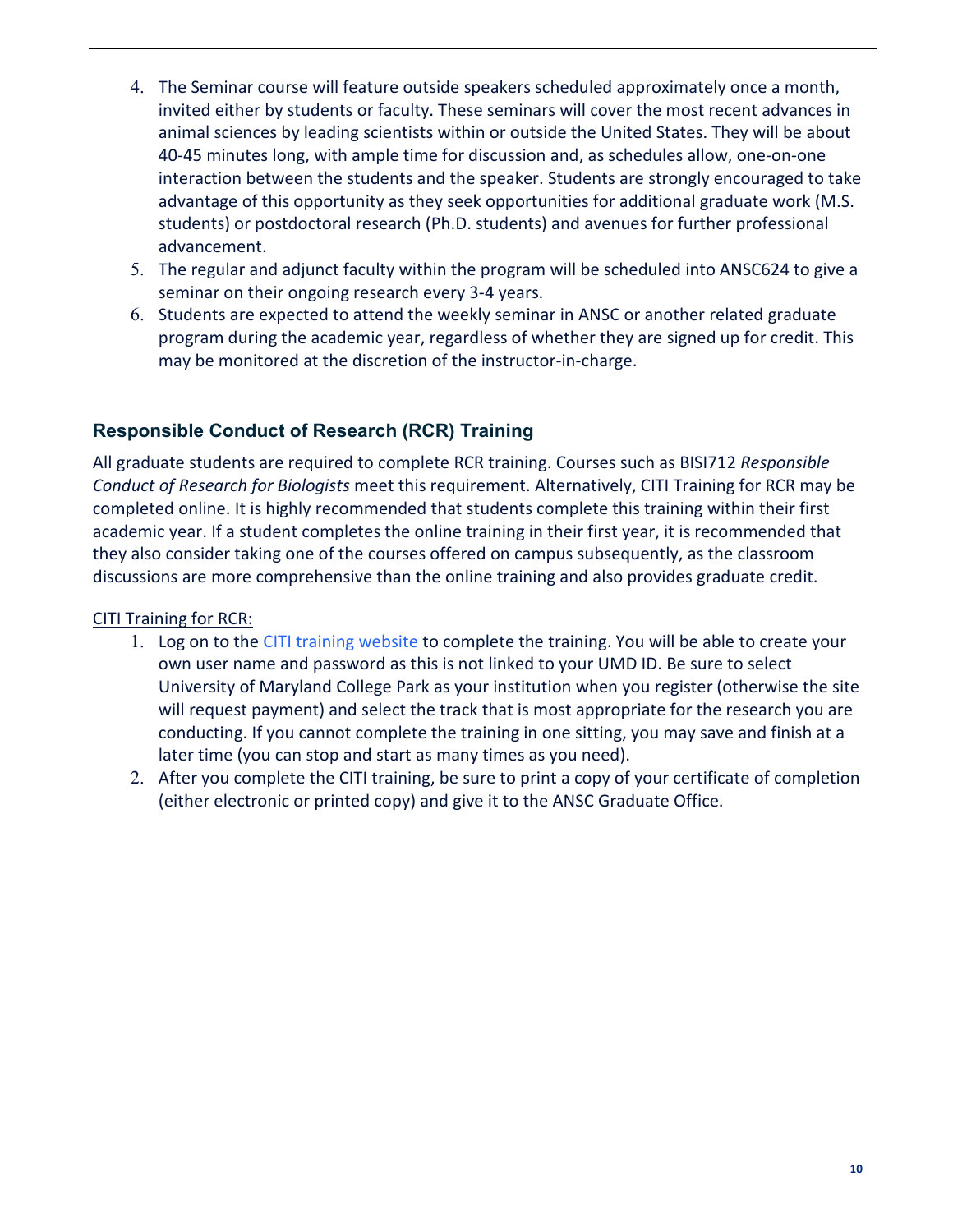## <span id="page-10-0"></span>**Grading Policy for ANSC 799, 898, and 899**

University policy states the S-F grading system must be used for master's thesis (ANSC799) and doctoral dissertation (ANSC899) research. A grade of S indicates satisfactory progress towards the completion of the thesis or dissertation; a grade of F indicates failure to make satisfactory progress. A grade of F will trigger a review to determine whether the student's enrollment should be terminated. Determinations of satisfactory progress occur at the graduate program level.

A grade of I (incomplete) may be assigned if the advisor is unable to determine that the student is making satisfactory progress. The grade of I should be used sparingly and only after the advisor has spoken with the student about concerns regarding satisfactory progress.

For 799 and 899 there are no incomplete contracts. Advisors should change grades of I to S when the student has demonstrated satisfactory progress, or to F if the advisor determines the student is incapable of making satisfactory progress. Upon successful completion of all degree requirements and the award of the degree, any remaining I grades for 799 and 899 will automatically be changed to S.

The S/F grading system should also be used for pre-candidacy (ANSC898) research. This grading system for 898 has been designated by the ANSC graduate faculty. Please remember to check at the end of the semester that your mentor has entered a grade for your research credits. If s/he forgets, then a NG (no grade) will be entered. You will then need to have your advisor sign a form, which must be processed through the department and the graduate school, to get the NG corrected; it is better to remind them at the end of the semester that you are taking research credit and that they should enter a grade.

In computation of cumulative averages, a mark of S will not be included. Please note that 799, 898, and 899 courses are not used in the calculation of GPA, whether or not the A-F grading system is used. For more information, see the [Academic Record webpage.](https://academiccatalog.umd.edu/graduate/policies/academic-record/)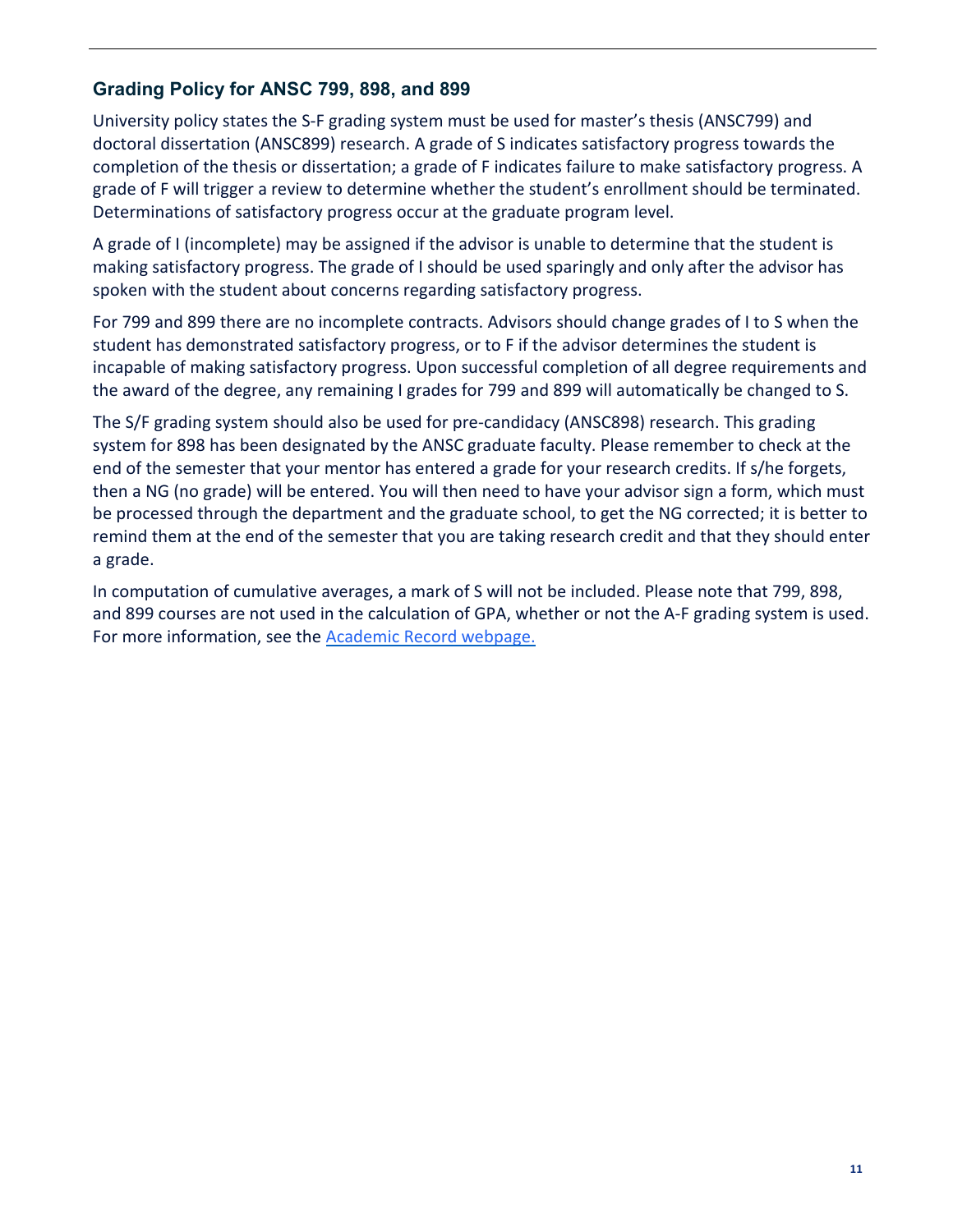## **Graduate Student Deadlines\***

| <b>Program Deadlines</b>                   |                                                                                                                                                                                                                                                                                                                                                                                      |  |
|--------------------------------------------|--------------------------------------------------------------------------------------------------------------------------------------------------------------------------------------------------------------------------------------------------------------------------------------------------------------------------------------------------------------------------------------|--|
| By the End of the 1st Semester             | <b>Advisory Chair and Committee</b><br>Members Form*                                                                                                                                                                                                                                                                                                                                 |  |
| By the End of the 2nd Semester             | Plan of Study Form (MS and PhD)<br>$\bullet$<br>MS Thesis Research Proposal<br>٠<br>Proposal Coversheet Form*                                                                                                                                                                                                                                                                        |  |
| By the End of the 3rd Semester             | PhD Dissertation Research Proposal<br>٠<br>and Proposal Coversheet Form*                                                                                                                                                                                                                                                                                                             |  |
| By the End of the 5 <sup>th</sup> Semester | Completion of PhD candidacy exam<br>$\bullet$                                                                                                                                                                                                                                                                                                                                        |  |
| By Mid-April, annually                     | <b>Student's Annual Progress Report</b><br>$\bullet$<br>Advisor's Annual Evaluation (Signed by<br>advisor and student)<br>Report of the Graduate Advisory<br><b>Committee Meeting</b><br>Student's updated CV<br><b>Unofficial Transcript</b><br>٠                                                                                                                                   |  |
| <b>Graduate School Deadlines</b>           |                                                                                                                                                                                                                                                                                                                                                                                      |  |
| All Graduate Degree Candidates:            | Must submit electronically the Application<br>for Graduation to the Registrar's Office for<br>graduation that semester. Please note that<br>this deadline is very early in the semester.                                                                                                                                                                                             |  |
| <b>Doctoral Students:</b>                  | Must submit Nomination of Dissertation<br>$\bullet$<br>Committee Form* to the Office of Registrar,<br>1113 Mitchell Bldg. at least 6 weeks before<br>the scheduled defense.                                                                                                                                                                                                          |  |
|                                            | Must submit electronically dissertation,<br>$\bullet$<br>Thesis and Dissertation Publication Form,<br>and the Report of Examining Committee<br>Form* to the Office of the Registrar, 1113<br>Mitchell Building.<br>Submit GOA to ANSC Graduate Office                                                                                                                                |  |
| <b>Master's Thesis Students:</b>           | Nomination of Thesis Committee Form* to<br>$\bullet$<br>the Office of Registrar, 1113 Mitchell Bldg.<br>at least 6 weeks before the scheduled<br>defense.<br>Must submit Approved Program Form*<br>• Must submit electronically Thesis, Thesis<br>and Dissertation Publication Form, and the<br>Report of Examining Committee Form* to<br>the Office of the Registrar, 1113 Mitchell |  |
|                                            | Building.<br>• Submit GOA to ANSC Graduate Office                                                                                                                                                                                                                                                                                                                                    |  |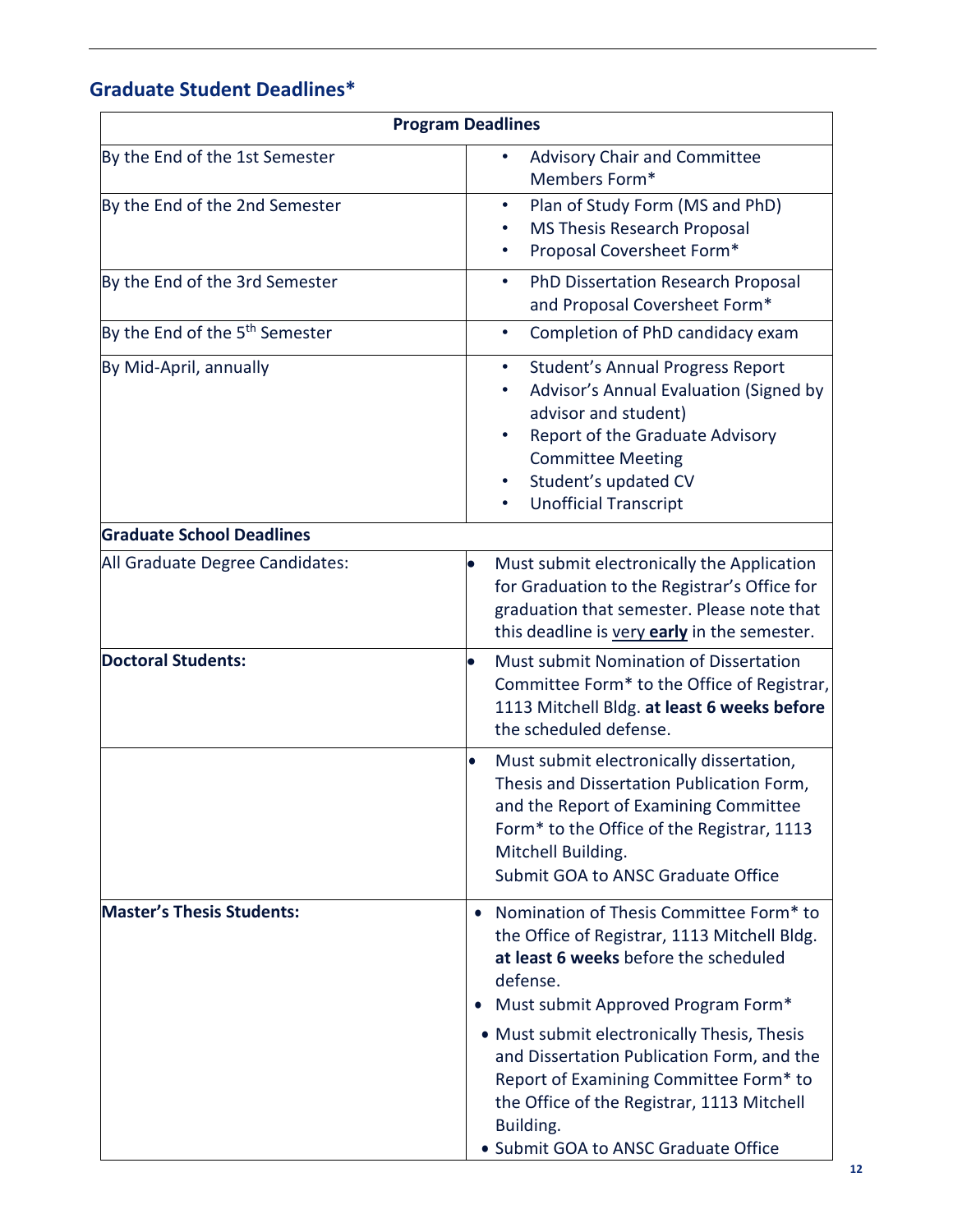\***Submit all Graduate School forms through the ANSC Graduate Program**. Please note some forms are ANSC program specific (send only to the ANSC Graduate Program) and some are Graduate School specific. If you do send a form directly to the Graduate School, be sure to send a copy of the form to the ANSC Program. Otherwise, we will not be able to keep track of your progress and cannot provide support if the form is lost by the Graduate School. Forms can be obtained here - **[FORMS](https://ansc.umd.edu/graduate/current-students%23forms)** The Graduate School deadlines can be found in the [Graduate School Calenda](https://gradschool.umd.edu/calendar/deadlines)r [a](https://gradschool.umd.edu/calendar/deadlines)nd the [Graduate](https://academiccatalog.umd.edu/graduate/policies/academic-record/) [Catalog.](https://academiccatalog.umd.edu/graduate/policies/academic-record/)

## <span id="page-12-0"></span>**Guidelines for the Submission of Thesis and Dissertation**

- Thesis and dissertation should be electronically submitted to the graduate school **[here](https://www.etdadmin.com/main/home?siteId=76)**[. T](https://www.etdadmin.com/main/home?siteId=76)he new edition of the Thesis and Dissertation Style Guide is located on the [Graduate School](https://gradschool.umd.edu/sites/gradschool.umd.edu/files/uploads/DissertationThesis/%20etd_style_guide_201708.pdf) [website.](https://gradschool.umd.edu/sites/gradschool.umd.edu/files/uploads/DissertationThesis/%20etd_style_guide_201708.pdf)
- The latest edition of th[e Graduate School Catalog](http://www.gradschool.umd.edu/catalog/) contains comprehensive information on programs, courses, policies, and protocols of the Graduate School and has direct links to the often-used sections that contain details regarding graduate education at the University of Maryland, College Park. This information includes (but is not limited to) the following policies:
	- o Graduate School Policies: Academic Policies, Registration Policies, Master's Degree Policies, Doctoral Degree Policies, Policies for Graduate Assistantships, General Policies, Appointments
	- o Duties, Time Commitments, and Compensation
	- o Tuition Remission and Benefits
	- o Codes of Conduct

## <span id="page-12-1"></span>Graduate Student Rights and Responsibilities

#### See: <https://academiccatalog.umd.edu/graduate/policies/school-policies/#text>

The Graduate School has prepared guides in order to provide you with information about graduate rights and responsibilities, course policies, other policies related to graduate study, and relevant on campus resources. Please the Graduate School catalog policies section: <https://academiccatalog.umd.edu/graduate/policies/>

See also Graduate Student Services[: https://academiccatalog.umd.edu/graduate/policies/school](https://academiccatalog.umd.edu/graduate/policies/school-services/)[services/](https://academiccatalog.umd.edu/graduate/policies/school-services/)

#### <span id="page-12-2"></span>**Graduate Assistants**

Please note the following**:**

- Your services will be required during the entire period of your appointment, with the exception of official [University holidays.](https://phr-app6.umd.edu/holidays)
- Your responsibilities will require an average weekly time commitment of 20 hours a week, (for a regular assistantships) working for the department by teaching and/or working for your advisor. This is in addition to your course work and your own research project. You are required to abide by all the requirements of the ANSC Graduate Program as summarized in this handbook.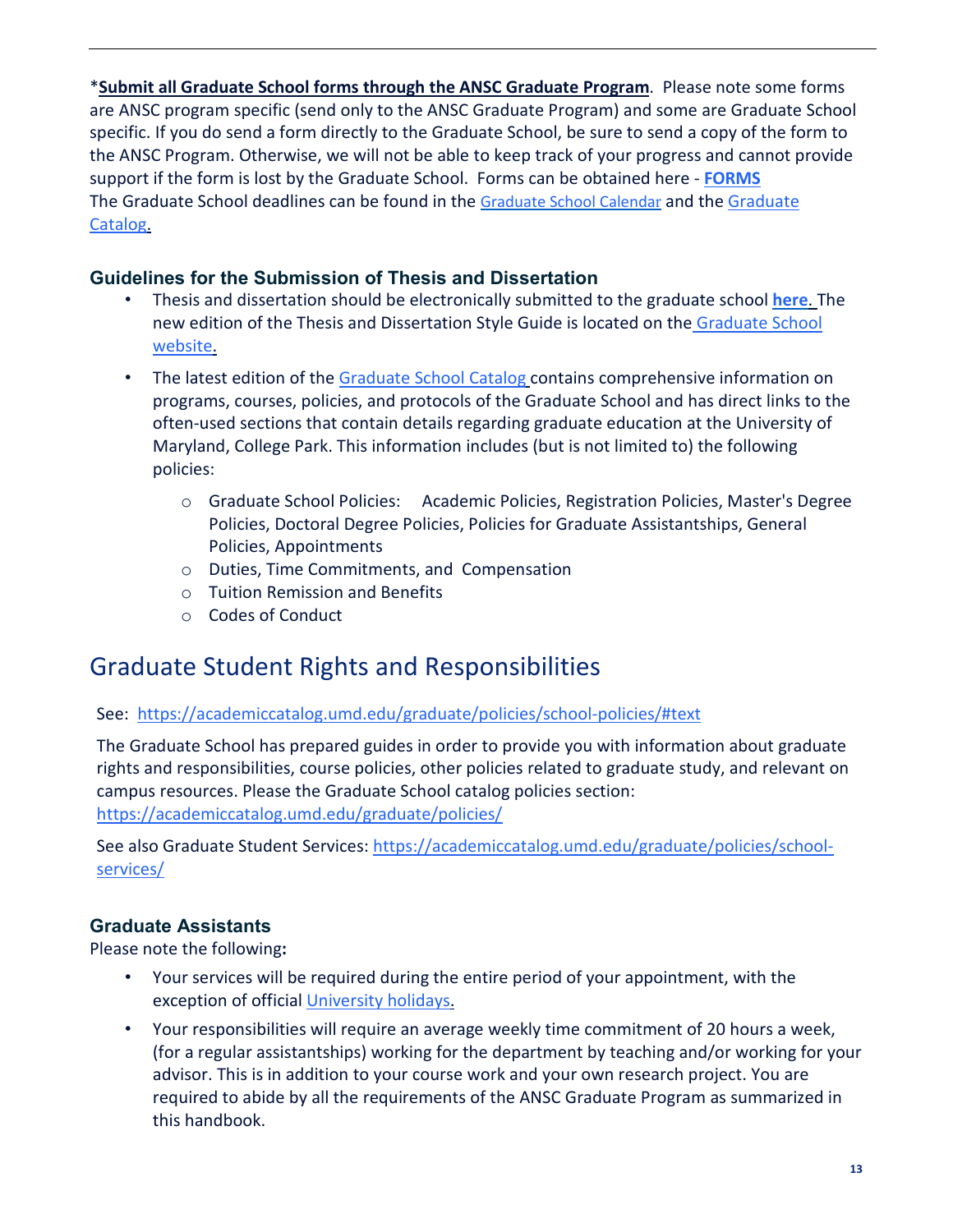- Benefits of this appointment include up to ten credits of tuition remission per academic semester and four credits over the winter term and participation in the employee's health benefits program. The assistantship does not, however, cover the cost of mandatory fees.
- In addition to fulfilling their responsibilities and making adequate progress in the program, students must maintain **full-time graduate student status** (i.e., register for 24 graduate units each Fall and Spring semester) to keep their assistantship. Please note that graduate units do not equal credit hours – see [Registration Policies](https://academiccatalog.umd.edu/graduate/policies/registration-policies/#text) – Designation of Full-time Status in the Graduate Catalog.

## <span id="page-13-0"></span>**Advising and Mentoring**

Given the diverse scope of research activities in several focal areas, at the time of admission the Program tries to match candidates with one or more faculty who would be best suited to the background and research goals of the selected applicants. In the letter offering a graduate assistantship (teaching/research), the Director and the Chair of the department providing the assistantship assign an appropriate faculty member who would serve as the student's advisor at the start of education in the Program. As stated elsewhere, the Dean of the Graduate School sends the official letter of admission to the selected applicants.

There is a period of several months between the offer of admission and actual enrollment of a student into the Graduate Program. After a candidate has accepted the offer, the Director puts him/ her and the faculty advisor in touch with each other. This is designed to encourage interaction between the two parties and explore mutual research interests early on and before the arrival of the student. The Program realizes that a student may find that his/her research interests do not match the initial advisor and may want to select another advisor with the approval of the Graduate Education Committee and the Director of the Program.

All graduate students, whether working for the M.S. or Ph.D. degree, are advised to finalize their advisor before the end of their first semester. The student and the advisor together propose a Graduate Advisory Committee and submit the specified form for approval by the Graduate Education Committee and endorsement by the Director before the end of the first semester of entry into the Program.

The student and the advisor work out a project for research toward the M.S. or Ph.D. degree as soon as possible. A Research Proposal and a Plan of Study must be presented to the student's Graduate Advisory Committee for approval and routed to the Graduate Education Committee at the end of the second semester for MS students and the end of the 3rd semester for PhD students. After the Graduate Education Committee has endorsed the Research Proposal and the Plan of Study, the documents become a record in the Program Office. It is recognized that sometimes a Research Proposal may require a major shift in direction to provide a productive lead. In such circumstances, a revised proposal, duly approved and endorsed by the above committees, should be deposited in the Program Office. It should be emphasized that a delay or delinquency in the submission of the Plan of Study and the Research Proposal within the stipulated time may adversely affect and risk the student being put on Academic Probation. Should this happen, the student will be notified and asked to remove the deficiency within one semester or risk dismissal.

It is worth reminding that, more often than not, a research project takes longer to complete than initially anticipated. The student and the advisor, along with the Graduate Advisory Committee,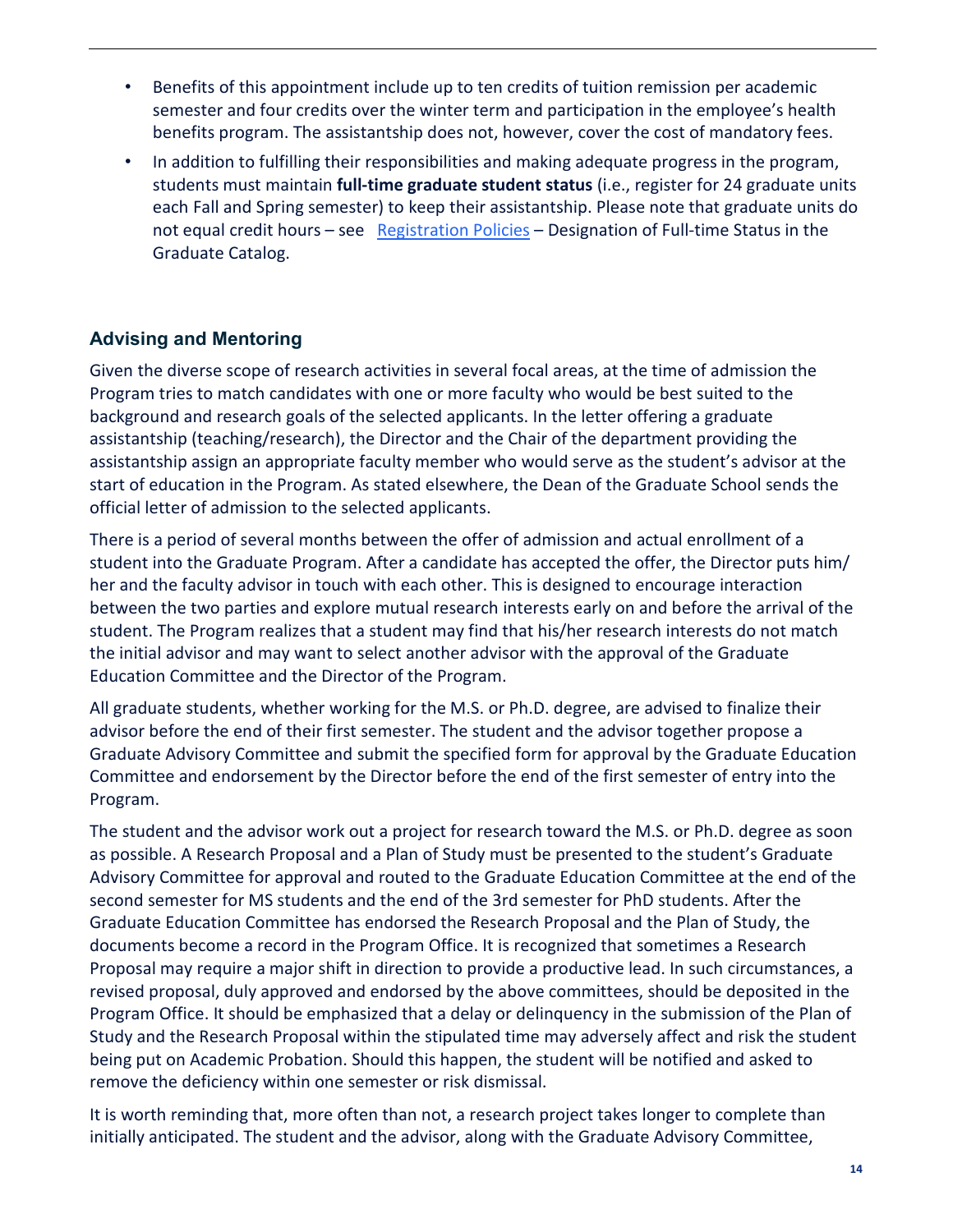should continually monitor the progress and work diligently to achieve the goal side by side with fulfillment of all other requirements for completion of the degree. It is at this point that the advisor assumes the responsibility of a mentor.

The role of a mentor is a matter of much philosophical discussion; suffice it to say that it represents the epitome of a true relationship between a guru and a disciple at the highest order. It is a very individualistic relationship and may be summarized in a variation of the words of Anne Todd as thus: "The mentor is a critical friend. He/she supports, enables and facilitates the personal and professional advancement of the student/trainee. The two act as a link, or interface with other professionals engaged in the fulfillment of the goals of the student/trainee. The mentor sets high professional standards and ethics as a 'role model' for the aspiring student/trainee." Indeed, a graduate student may have more than one mentor, e.g., members of his/her Graduate Advisory Committee or even other professors in the Program. After the 'rites of passage', today's student may be tomorrow's colleague for the mentor. Ideally, it should build into a life-long relationship between the two. Today's protégé will be tomorrow's mentor!

## <span id="page-14-0"></span>**Graduate Assistantships and Policy on their Award**

Research in animal sciences entails concerted commitment and experimental work. Students are normally not admitted into the Program unless they have a sponsor/fellowship, their own finances to support them, or an assistantship which can provide for subsistence, tuition, and universitysubsidized health insurance. The following is a summary of the salient features of the policy within the Department of Animal and Avian Sciences:

- The ANSC department's teaching and research assistantships have been pooled to create uniform 9.5-month graduate assistantships;
- All recipients must contribute to the departmental mission in a teaching-related activity;
- Proficiency in both written and spoken English is an important issue for the admission of international students;
- Candidates reviewed by the Graduate Education Committee for financial support are ranked by the Department Chair and the Director and considered for assistantship after consultation with the Business Manager for budgetary provision;
- M.S. students will receive support for two years, Ph.D. students for four years. The department may support a graduate assistant for an additional year at 50 percent of the stipend. The research advisor will provide support beyond that from his/her grants or the student may seek external fellowships/scholarships or dissertation fellowships from the Graduate School.
- Assistantship duties can cover a broad range of assistance needs in the department. The Chair in consultation with the Undergraduate and Graduate Program Directors assigns assistantship duties. All Ph.D. students are required to assist in teaching duties for one semester as a requirement.
- Graduate School policies on assistantships: <https://academiccatalog.umd.edu/graduate/policies/policies-graduate-assistantships/#text>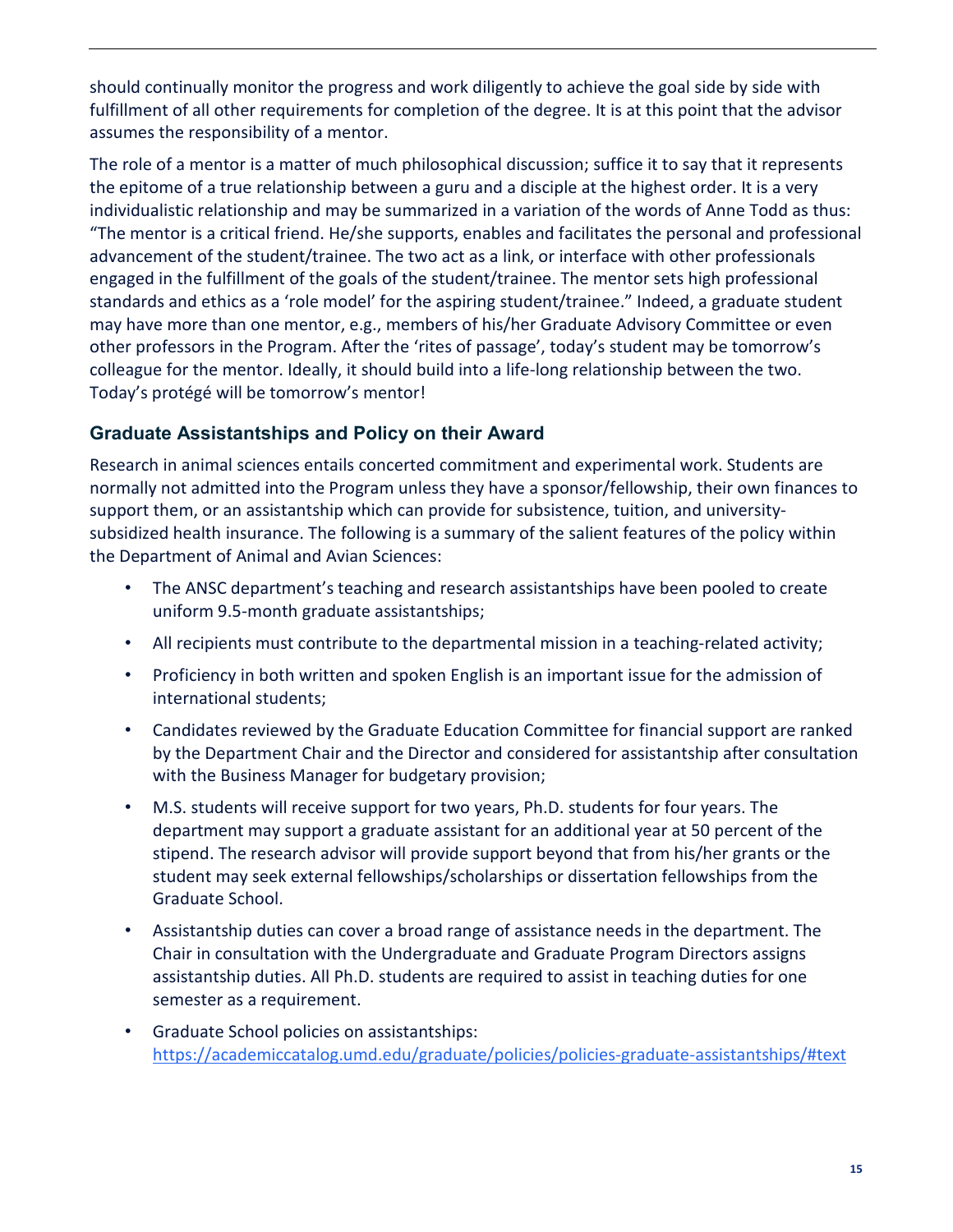## <span id="page-15-0"></span>**Statement of Mutual Expectations**

Graduate Students & Graduate Assistants: When a new graduate student joins the ANSC Graduate Program, the advisor and the graduate student will meet to review and confirm expectations including a summary of required duties and activities. This summary should include how research expectations may be affected by course work and/or teaching duties.

- The advisor-graduate student Research Assistant Statement should be reviewed yearly and updated, as needed.
- Teaching Assistants will meet with the instructor of their assigned class prior to the beginning of the semester to complete a Mutual Expectations Statement regarding their duties during that semester.
- To facilitate the discussions, a Statement of Mutual Expectations (SME) for Research Assistants and Teaching Assistants can be found on the ANSC Current Graduate Students website [\[link\]](https://ansc.umd.edu/graduate/current-students).
- Completed Statements of Mutual Expectations are to be submitted to the ANSC Graduate Program office [\(ansc-gradprogram@umd.edu\)](mailto:ansc-gradprogram@umd.edu). Please include your last name in the file title, e.g., RA\_SME\_Name.doc or TA\_SME\_Name.pdf.

### <span id="page-15-1"></span>**Grievance Procedure**

Graduate Assistants are, first and foremost, graduate students pursuing an education. The opportunity to work closely with faculty and undergraduate students in teaching, research, or administrative environments is an integral part of that education. The University is committed to ensuring that graduate assistant assignments are productive, enhance student qualifications, meet funding support and workload goals, and are consistent with the educational objectives of the student and his or her program.

The University of Maryland is an academic and collegial community. Regular and clear communication between Graduate Assistants and their advisors and supervisors is essential to maintaining an effective educational environment. Occasionally, problems may occur. A Graduate Assistant who experiences problems related to workload is encouraged to consult with his or her advisor or supervisor. Should the need arise, a Grievance Procedure is detailed in the Policies section of the Graduate School Catalog: [https://academiccatalog.umd.edu/graduate/policies/school](https://academiccatalog.umd.edu/graduate/policies/school-policies/)[policies/](https://academiccatalog.umd.edu/graduate/policies/school-policies/)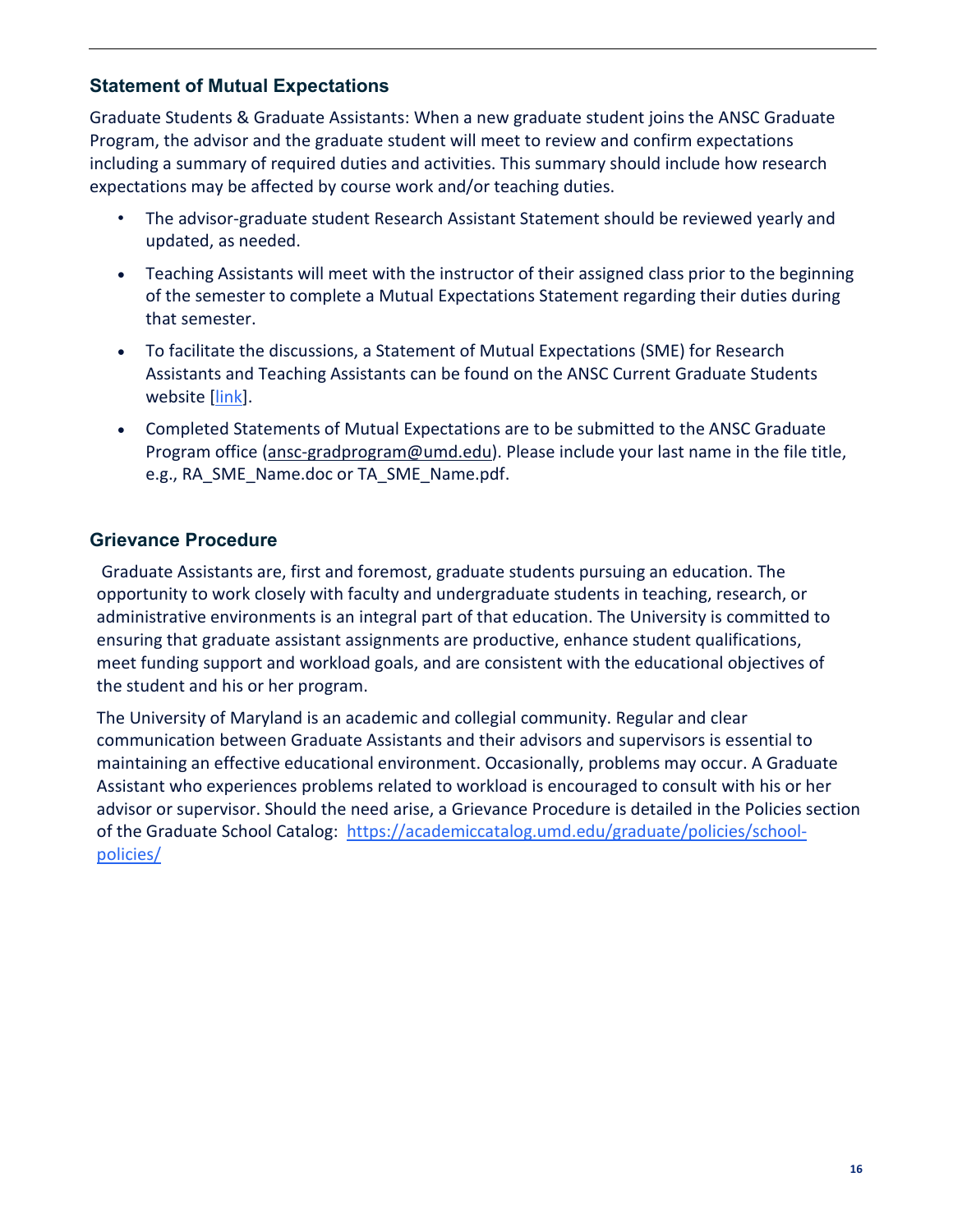## <span id="page-16-0"></span>Annual Review of Graduate Students

The Graduate Education Committee (GEC) shall conduct a review of all students annually, near the end of the spring semester, to evaluate student progress toward the desired degree. Each graduate student will provide the following documents to the Director's office by mid-April (an email reminder will be sent):

- A Student's Annual Progress Report on their research project and program benchmarks
- Advisor's Annual Evaluation, co-signed by both the advisor and the student.
- Report of the most recent Graduate Advisory Committee meeting
- Student's Updated CV
- Unofficial Transcript.

The manner of the review will be determined by the GEC, but students should be aware that they might be asked to appear for an interview to answer questions regarding their progress and/or prepare a written report regarding their progress. The purpose of the review will be the following:

- To determine if the student is making satisfactory progress toward the desired degree.
- To determine if a change in graduate student status is warranted.
- To determine if requirements as presented to the student in the Handbook are being met (participation in seminars, filing of a Plan of Study and Research Proposal, etc.).

Students on grade probation should be aware that the Program will not use grades or credits from ANSC699 earned while on grade probation in calculating the GPA for removal from grade probation.

The student and the advisor will be informed in writing of any review findings that result in a change of student status.

Any student whose overall grade point average falls below 3.0 will be placed on academic probation by the Graduate School. Students may also be placed on probation by the program for failure to make satisfactory progress toward the intended degree or for failing the comprehensive/prelim examination for the Ph.D. degree. The student and the mentor will be informed in writing to remove the academic probation. Failure of the student to correct the reason for probation status during the following semester will result in dismissal.

## <span id="page-16-1"></span>Annual Symposium

Each year during the first week in June, the department holds a Graduate Student Presentation Day (also known as 'The One-Day Wonder') when graduate students in the Department of Animal and Avian Sciences can show off their research findings to the department, campus, and local research institutions. This also gives students the opportunity to practice their presentation skills in front of a knowledgeable audience. All graduate students are required to give an oral presentation or a poster of their research. However, only those students presenting a completed piece of research and who will also be presenting this research at a scientific meeting will be eligible for travel awards.

In the past, the department has awarded \$500 for first place and \$250 for second place in each of the oral and poster presentation categories. In addition, those students presenting poultry research are eligible to compete for the Shafner Award, which awards travel money of \$500 for first place and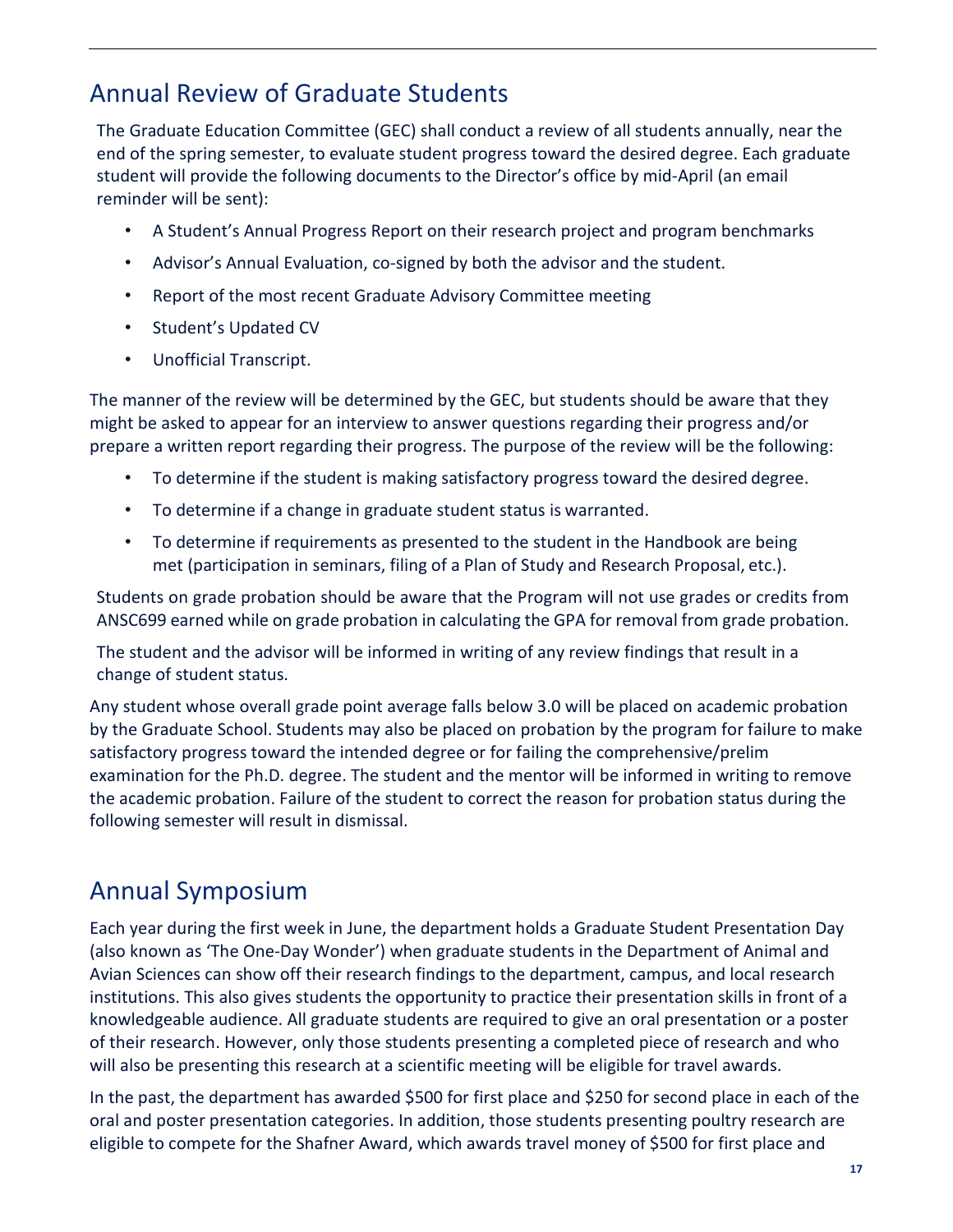\$250 for second place in the combined categories of oral and poster presentations. Again, as with the department awards, students are only eligible for the Shafner Award if they plan to present the research at a scientific meeting. Students cannot win awards in both the department and Shafner Award categories, and again, the money can only be used to support travel to and accommodation at a scientific meeting.

## <span id="page-17-0"></span>**Most Outstanding Student of the Year**

Starting in 2003, the Graduate Program established the 'Most Outstanding Student of the Year' award program. In 2004, the program was expanded to separately give awards to the most outstanding student in M.S. and Ph.D. degree categories. The current levels of the award consist of an unrestricted cash prize of \$400 and \$600, respectively for the two programs, and a Citation. The Graduate Education Committee selects the winner of the award at the time of the Annual Review of all graduate students in May each year. The Program Office provides the following documents to the members of the committee on every student:

- A copy of the Curriculum Vitae (CV) of each student in the Program.
- The master control sheet summarizing the overall performance and progress of the student.
- The transcript summarizing the grades in all the courses taken to date.
- The annual self-evaluation completed by the student.
- The annual evaluation of the student by the mentor.
- The report of the thesis/dissertation advisory committee.
- Abstracts of papers presented at scientific meetings (if provided by student in the annual review material).
- Other professional recognitions and awards such as prize(s) for papers presented at professional conferences (provided by student in the updated CV).
- Manuscripts accepted or papers published from thesis/dissertation research and any other meritorious features in a student's dossier (as provided by the student in the updated CV).

Prior to the review in person with each student in the Program, the members of the GEC score individual students privately on a scale of 1.0 to 5.0, with 1.0 being the highest score. After the GEC has interviewed and reviewed all the students, each member of the committee is asked to rank the top three students in both M.S. and Ph.D. in the Program, based on their earlier review scores and on the interviews. After discussion, the most outstanding student is selected. The winner's name is forwarded to the Chair of the Department of Animal and Avian Sciences with a short report highlighting the achievements of the student. Throughout the deliberations and until the announcement, the name of the winner is kept confidential. The Chair announces the winner and publicly recognizes the winner at the awards presentation session during the Annual Symposium.

The funds for these awards are derived from an endowment in the Department of Animal and Avian Sciences. As the endowment increases and grows in the future, it is anticipated that a portion of the earnings will be spun off to give a small scholarship to the winner to supplement the financial assistantship for recruiting outstanding candidate(s) into the Program. The supplement may be used in any way, e.g., purchase of books and supplies, payment towards security deposit for housing, or any other personal needs.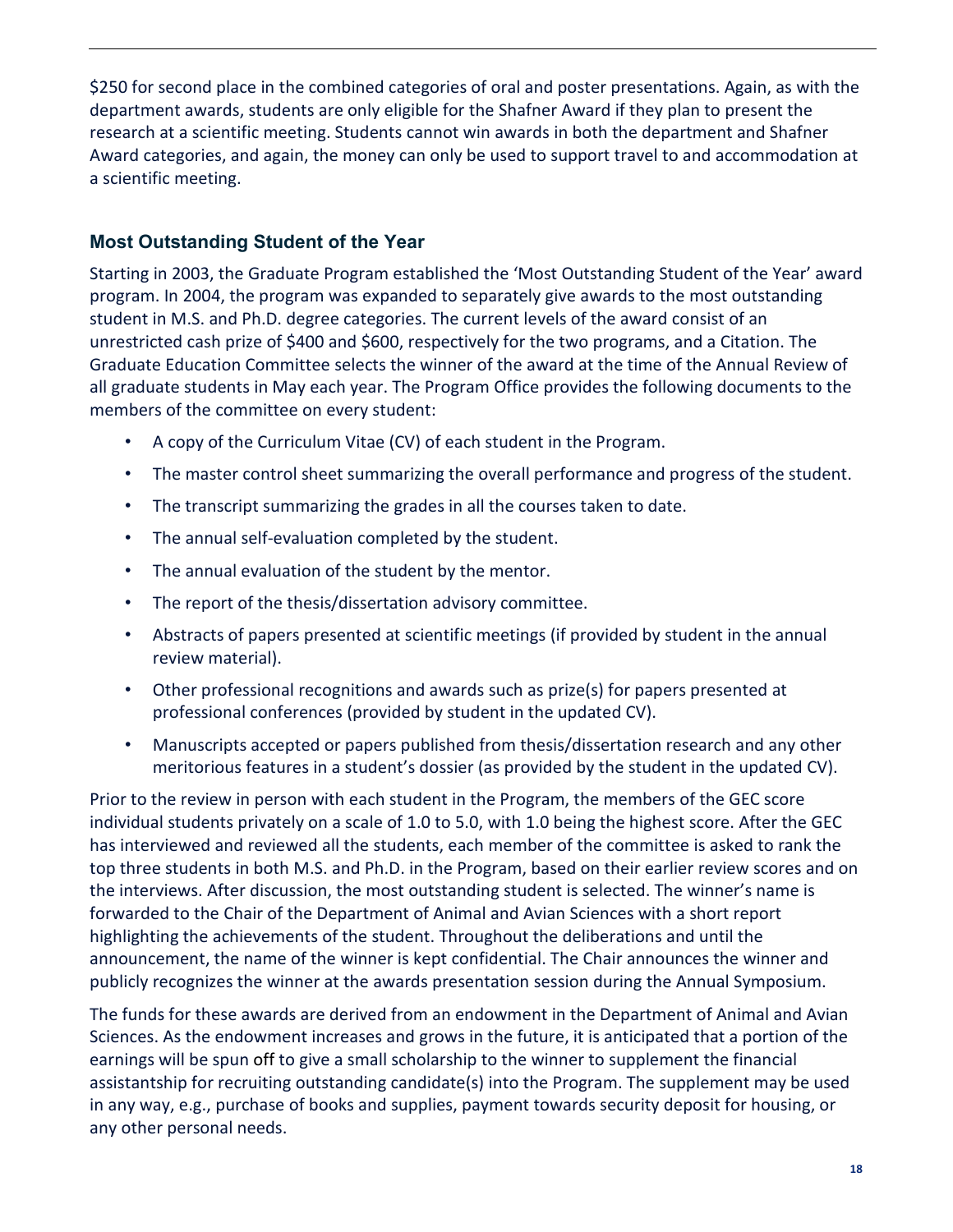## <span id="page-18-0"></span>Rubrics for Graduate Student Evaluation

This is the set of rubrics that was devised in 2013 to aid in the assessment of the ANSC graduate program. A scoring rubric is a set of criteria and standards typically linked to learning objectives. It is an attempt to communicate expectations of quality around a task. The following are rubrics for advisory committee members, chair (mentor), GEC, and student to consider in assessing student progress in ANSC graduate program:

- Progress in coursework with B or better grade
	- $\circ$  Below 3.0 unacceptable (probation)
	- $\circ$  3.0 3.7 acceptable
	- $\circ$  3.8-4.0 outstanding
- Progress in research
	- o Can develop a valid experimental design
	- o Has acquired skill set to perform and complete research as designed
	- o Can perform analysis of data (appropriate statistical analysis)
	- o Can interpret and extend results to scientific question (big picture)
- Public presentation of research
	- o Minimum presentation at ANSC Annual Symposium (required)
	- o Expected presentation at scientific conference(s)
	- $\circ$  Outstanding received award(s) for presentation(s) at national/international conferences
- Scientific communication
	- o Write a Research Proposal following a set format (usually based on NIH/NSF/USDA grant application format)
		- Convey information in a clear and structured format using appropriate scientific language
		- Convey understanding of scientific concepts and background
		- Convey experimental design and rationale in clear, logical manner
		- **EXP** Completed in a timely manner (ANSC guidelines call for submission by end of first year for MS and third semester for PhD students)
	- o Submission of abstracts and manuscripts
		- All graduate students should have accepted conference abstracts (see public presentation above)
		- MS students should have one submitted manuscript (or have made major contributions to a manuscript)
		- PhD students should have submitted at least one, if not more, manuscripts as first author
		- **Manuscripts should be submitted to high impact journals within the field of** research
- Funding
	- o Doctoral students are expected to gain practice in seeking funding
		- Participation in mentor's grant application
		- Application for supplementary funding
			- Cosmos scholarships
			- ARPAS –ANSC Travel Award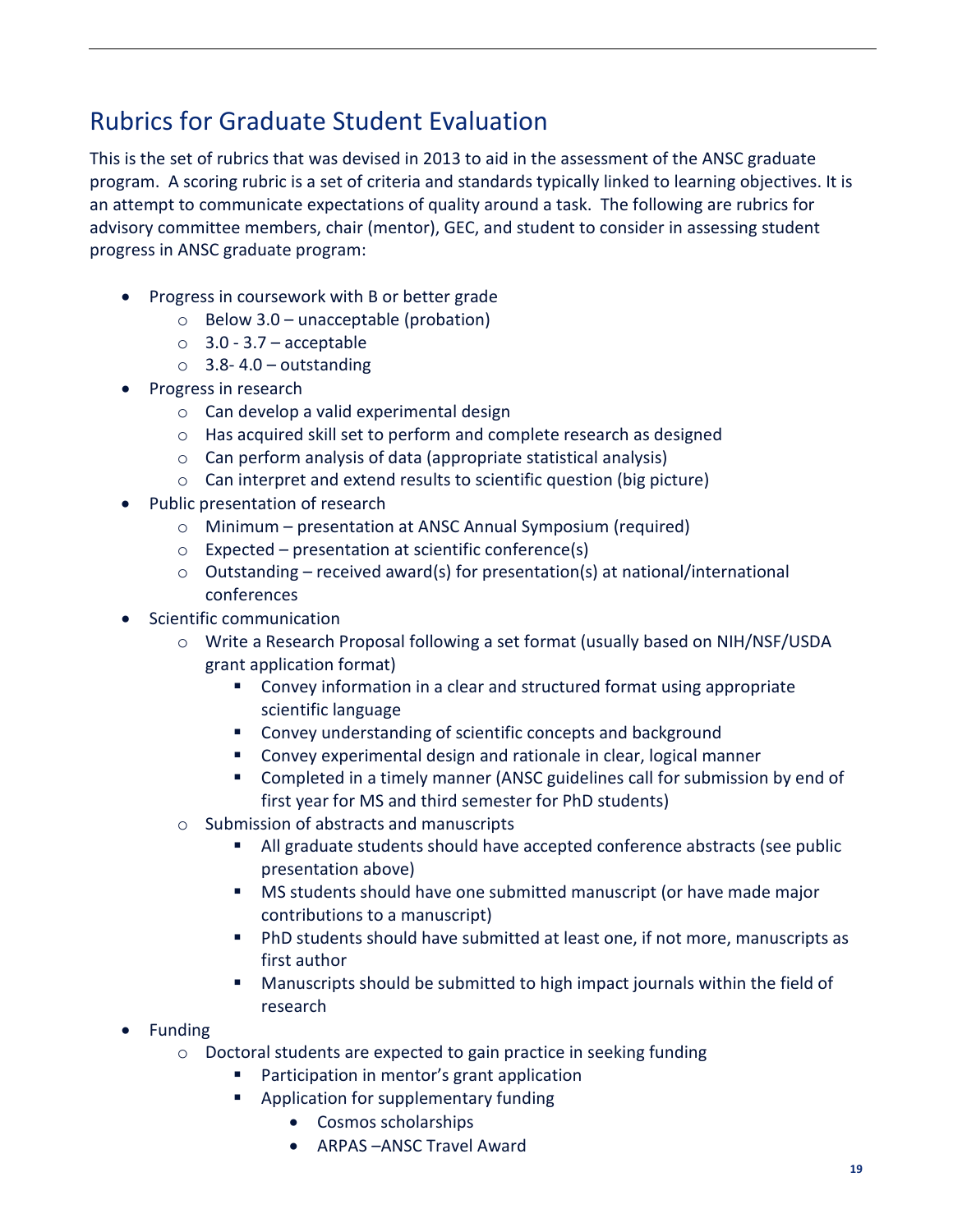- Graduate School Scholarships/Awards
- State/Federal awards, as applicable
- While obtaining funding will be considered 'Outstanding', all doctoral students are expected to submit at least one application for funding (acceptable).
- Assistantship duties and departmental service
	- o Students are expected to contribute to the teaching mandate of the department.
		- Feedback is obtained from faculty members and students (evaluations).
		- Evaluations and level of time commitment/responsibilities are considered in departmental nominations for the Center of Teaching Excellence (CTE) teaching assistant awards and other departmental, college, and university awards.
	- o Students are encouraged to participate in departmental activities. Service is considered when determining the ANSC Outstanding Student of the Year awards and several of the Graduate School and University Awards.
		- Student government
		- **Committees (as requested)**
		- Good citizenship (Adherence to University & Departmental policies: see Departmental Handbook and Graduate Student Handbook, DES and IAUCC websites)

## <span id="page-19-0"></span>Regulatory Issues

## <span id="page-19-1"></span>**Animal Care and Use**

Campus and federal requirements very clearly stipulate that any research project involving human subjects or animals must be approved by the appropriate campus committee **PRIOR** to the initiation of the research.

The campus committee that governs the use of animals for teaching and research purposes is the Institutional Animal Care and Use Committee (IACUC). Approval by the campus committee is also a stipulation for grant applications to USDA, NIH, NSF, and other granting agencies that require at the time of grant submission or at the time the grant is funded that any projects involving humans or animals be approved by the appropriate campus committee. Further, NO vertebrate animals may be used under campus auspices without prior approval of the IACUC. Examples of animal activities requiring IACUC approval include the following:

- Animal research conducted on campus or on MAES facilities.
- Animal research conducted in the field by UM faculty, graduate students, or staff under the auspices of the campus.
- Animal research conducted by UM graduate students at other institutions (e.g., USDA, NIH, Patuxent Wildlife Center) as part of completion of a graduate degree.
- Animal research conducted at another institution as part of a joint contract with a UM faculty member.
- Animal activities used in the teaching of UM undergraduate and graduate courses.

Compliance with IACUC and its regulations is MANDATORY. Therefore, it is imperative that the graduate student discusses both department and university requirements and policies/procedures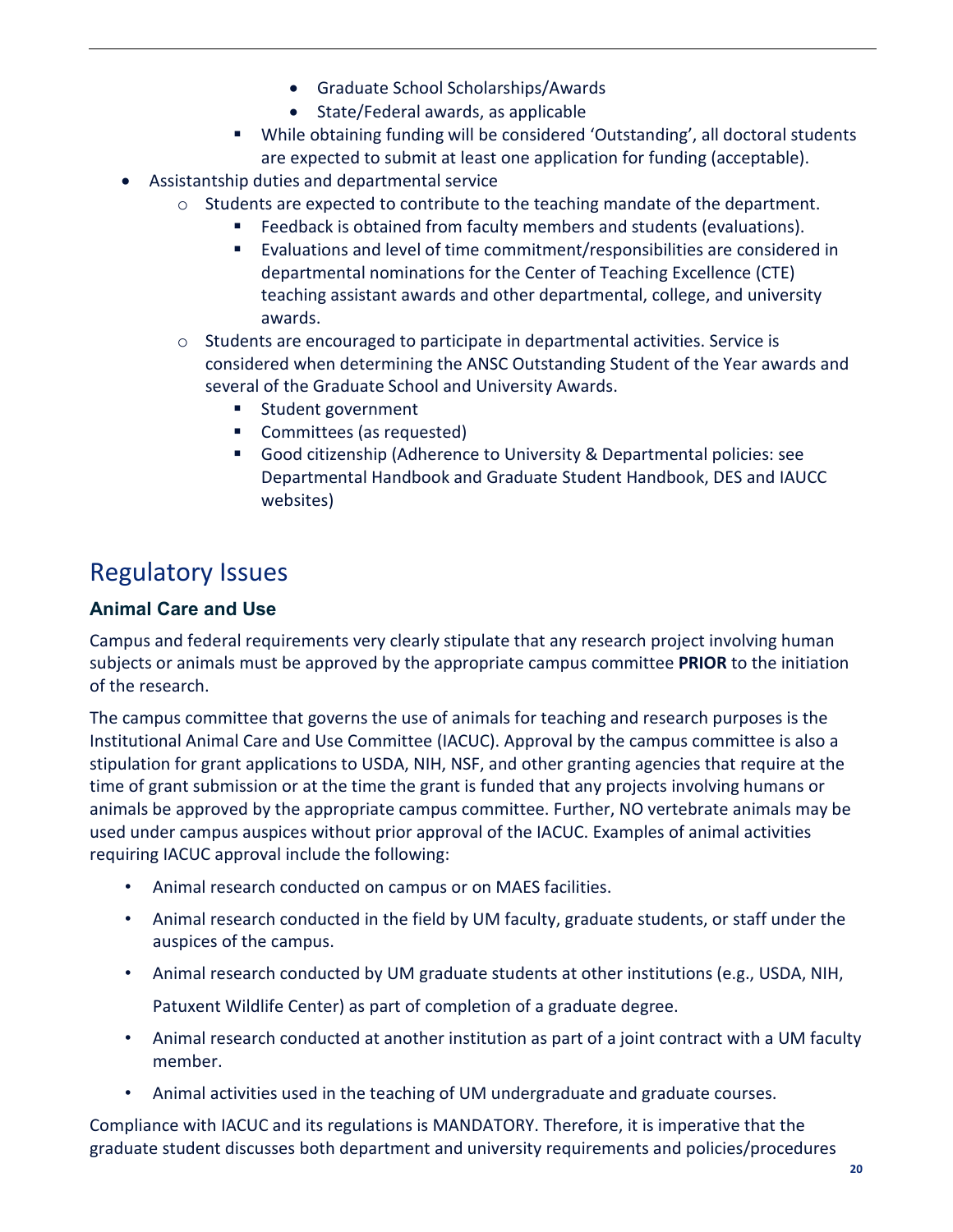with their research advisor well in advance of proposed animal-related projects or course requirements for animal use in order to obtain the appropriate approvals.

Prior to graduation, all Animal and Avian Sciences graduate students must attend the UM Animal Users Training Program. Students who plan to conduct research with animals are required to attend the program prior to planning their animal research. The program is a one-day lecture offered in the fall and spring semesters (or when needed) by the Director of Laboratory Animal Care. Prior to submitting an Animal Use Protocol Form for review by the campus IACUC, the student should visit with the Director of Laboratory Animal Care to make sure all forms are filled out correctly and that all information is up-to-date. Dr. Angela Black is the department's Veterinarian and oversees animal research in the Animal Wing. It is also important that the student makes an appointment with Dr. Black prior to submitting a proposal to make sure that facilities will be available and that the protocol contains appropriate documentation for use of drugs or pain relievers if this is required for research.

For more information concerning the Animal Care and Use Program, the student may call 301-405 4921 or visit the website [at www.umresearch.umd.edu/iacuc/index.html.](http://www.umresearch.umd.edu/iacuc/index.html) The necessary forms, guidelines and regulations, and dates when the IACUC meets to review proposals are given here. The student should note the submission deadlines for each month's review of proposals and make sure to submit their proposal before this date. Please note that requirements and reporting methods may change, students/advisors are responsible for being aware of current regulations.

## <span id="page-20-0"></span>**Radiation Safety and Chemical Hygiene in the Laboratory**

All students, upon arriving in the department, must take part in either seminars or online training courses offered by the Department of Environmental Safety, Sustainability & Risk (ESSR) for work in the laboratory. Not all the training courses are required, so students should consult with their advisor or laboratory technician to find out what types of laboratory hazards they will encounter and how to work safely in the lab environment. Prior to working in the lab, the advisor or technician should have students read and sign the Laboratory Safety Checklist sheet, which affirms that they have been made aware of and fully recognize the lab hazards, where to get help, how to dispose of various materials appropriately, and who to contact in the case of an emergency. Further information can be obtained from Nikki Thompson, the department's Compliance Officer [\(nthomps1@umd.edu\) or](http://www.inform.umd.edu/des) the [ESSR website. H](https://essr.umd.edu/)ere students can find dates when seminars are held, online training courses, and forms.

It is recommended that students first read the information for Laboratory Workers on the ESSR website prior to undertaking any procedures in the lab. The site also contains information and training videos documenting handling and disposal procedures for radioactive materials and biological wastes (bacteria, viruses, etc.). If students are in doubt about any hazardous procedure or material, it is best to consult with the lab technician, advisor, the department's Compliance Officer, or the website prior to proceeding further. Always be SAFE and SURE!

<span id="page-20-1"></span>Responsible Conduct of Research (RCR) Training**:** All researchers must complete RCR training. This includes all graduate student performing research. See description on page 10**.**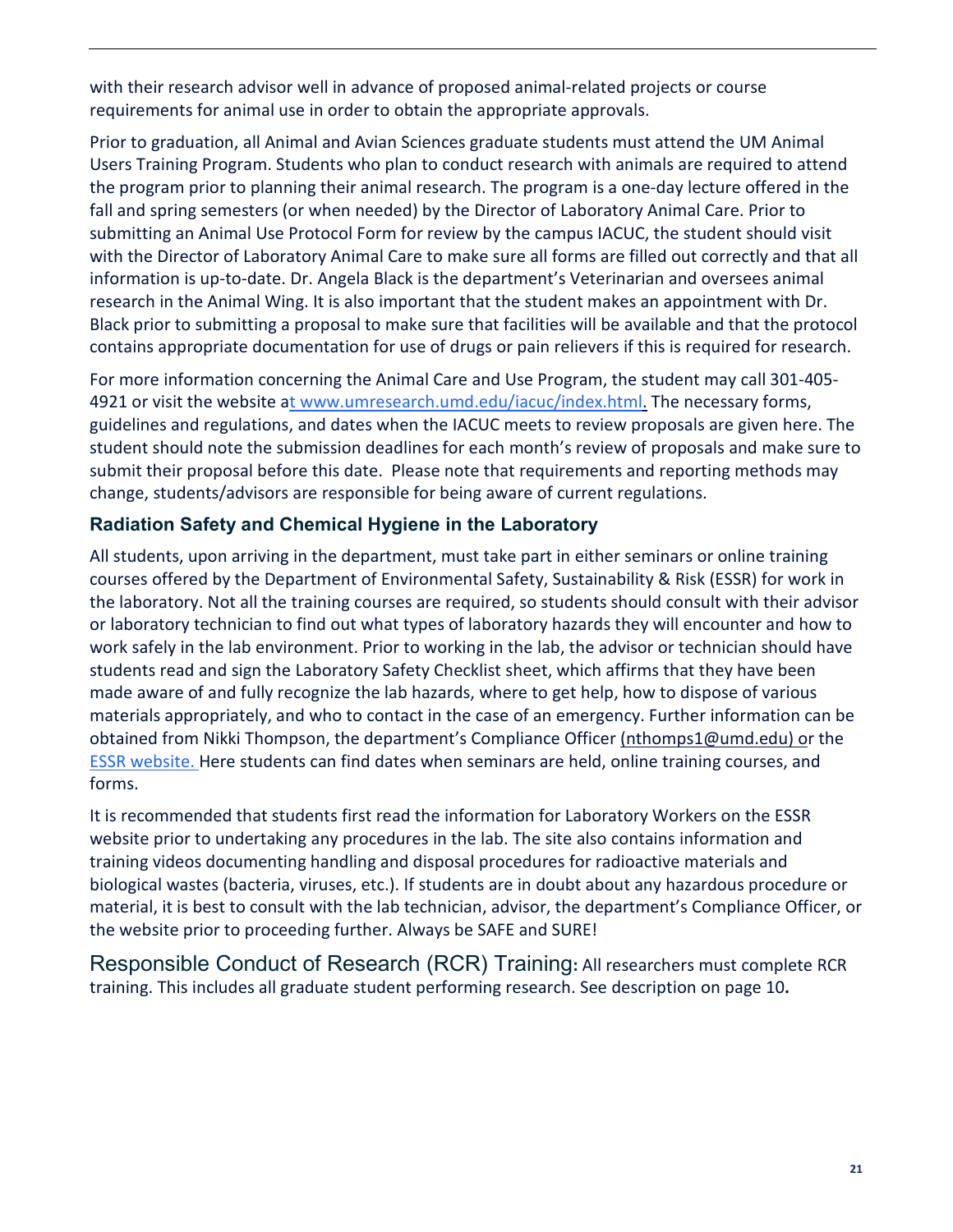## <span id="page-21-0"></span>Other Resources

## <span id="page-21-1"></span>**Motor Transportation Services**

Many graduate students will be teaching assistants one semester out of the year, and in some courses it may be necessary for them to rent a vehicle to transport students on field trips. The Motor Transportation Services Unit of the Department of Business Services offers a wide variety [of](http://www.dbs.umd.edu/motor/index.php) [transportation-related services to the](http://www.dbs.umd.edu/motor/index.php) University. You can go to [their website t](http://www.dbs.umd.edu/motor/index.php)o rent a vehicle or to find out about:

- University Vehicle
- Information and Policies. A student must be at least 18 years of age to drive a University vehicle.

## <span id="page-21-2"></span>**Facilities on the Campus of the University**

The Department of Animal and Avian Sciences and the nearby Gudelsky Veterinary Center housing the Department of Veterinary Medicine, Virginia-Maryland Regional College of Veterinary Medicine, have extensive facilities consisting of faculty research laboratories, an animal holding area, a campus farm, an aquaculture facility, and the outlying research farms. Additionally, the department maintains two computer laboratories—a teaching laboratory with 30 workstations and a smaller laboratory exclusively for the use of graduate students on a 24hour basis.

The research laboratories comprise nearly 28,000 square feet for bench work, averaging over 1,000 square feet per faculty member. Over 2,800 square feet of cold room and 2,000 square feet of freezer room are integral components of the research laboratories. The laboratories are fully equipped with state-of-the-art modern instrumentation and equipment for the entire range of research carried out by the faculty, e.g., research in biochemistry, cell-molecular biology, physiology, nutrition, behavior, virology, immunology, microbial pathogenesis, etc. Individual laboratories are fully self-standing units, yet there is free exchange between laboratories having shared and collaborative interests. All the laboratories and offices are networked to the campus server for direct Internet access.

Nearly 15,000 square feet of space is dedicated for animal holding in the Animal Wing of the Animal Sciences Center. This facility is capable of handling all kinds of animals, for example, rodents, birds, fish for aquaculture, and large animals for research in separate rooms. In addition, an aquaculture facility capable of handling larger fish is located adjoining the Gudelsky Center. The Animal Wing is under the care of staff and is supervised by a professional veterinarian. Other facilities are available to the faculty and students as part of the Central Core Facilities on the campus. Please check those websites to determine what resources are currently available.

## <span id="page-21-3"></span>**Research Facilities Off-Campus**

#### **University of Maryland/USDA-Beltsville Animal Biotechnology Facility**

An 11,000 square feet cooperative facility for research in animal biotechnology was established at the Beltsville Agricultural Research Center. It includes laboratories specifically designed for research in cloning and transgenic biology. It has its own self-standing laboratories and animal facilities for rodents and avian. ANSC faculty engaged in nuclear cloning, stem cell and transgenic biotechnology would use this facility to investigate genes of significance for the growth, development, and physiology of domestic animals.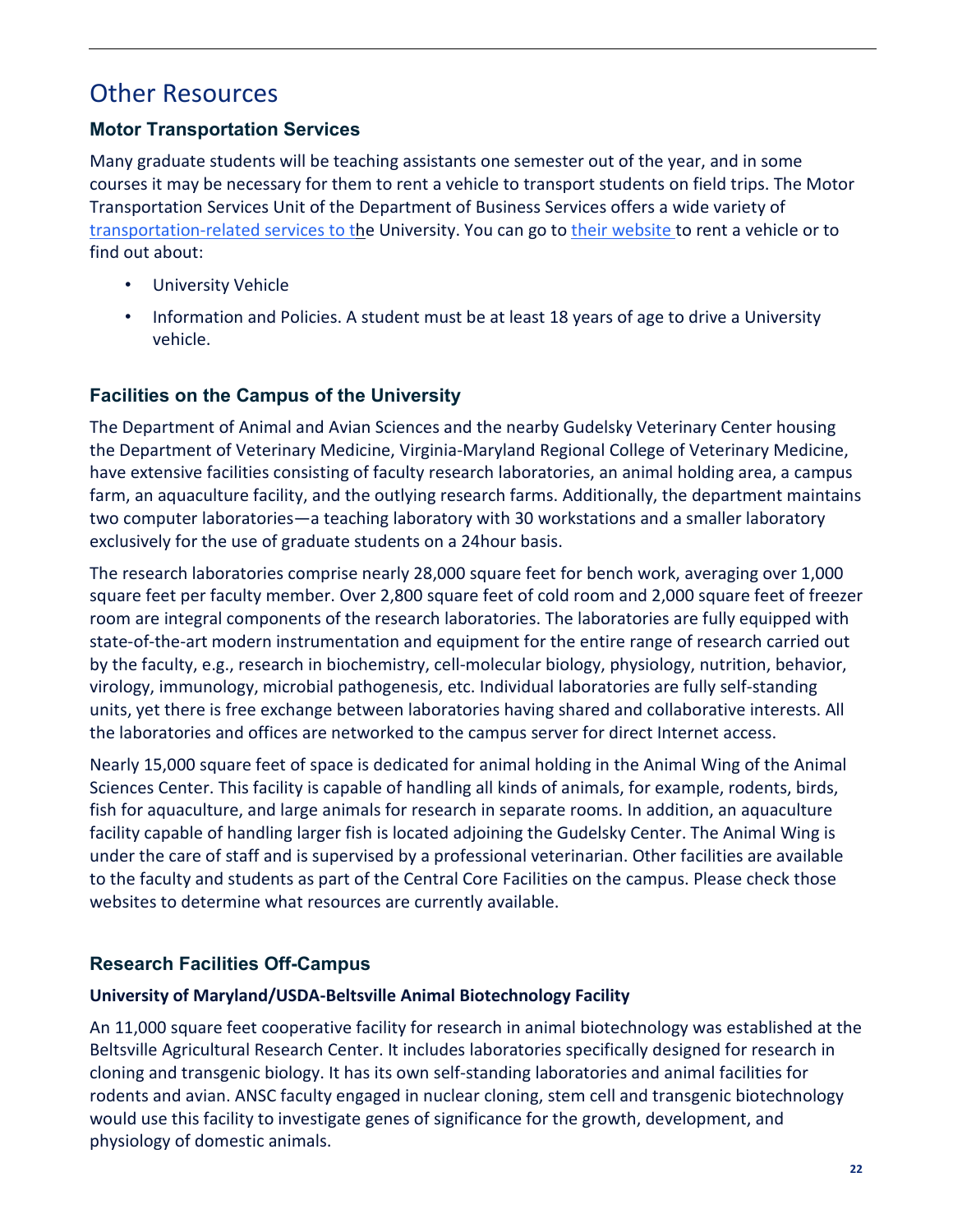#### **Central Maryland Research and Education Center, Clarksville, Maryland**

This 925-acre dairy and horse research center, located ~25 miles from the campus, houses 200 head of Holstein dairy cattle, including 110 milking cows, 90 head of young stock, and 20 horses. ANSC faculty engaged in nutrition, reproduction, physiology, herd health, behavior and management research conduct their experiments at this facility.

#### **Applied Poultry Research Laboratory, Upper Marlboro, Maryland**

This 202-acre facility is located approximately 20 miles from the campus. It is used for conducting research in nutrition, physiology, and behavior. There is another Poultry Behavior Research facility on the campus farm adjoining the Animal Sciences Center.

### **Wye Beef Cattle Research Center**

This 450-acre facility is located on Maryland's Eastern Shore near Queenstown. It has 250 Registered Beef Angus Cows plus young stock and bulls that are direct descendants of Wye Angus herd. The facility is used to support research associated with beef cow-calf management, pasture management, and growth physiology.

## <span id="page-22-0"></span>Overview of Research Areas (see [website](https://ansc.umd.edu/research) for updates)

### **Genetics and Cell Biology**

The primary thrust of the Genetics and Cell Biology Group is to illuminate the molecular and cellular basis of complex biological systems using a multi-organismal and multi-faceted approach. The group comprises faculty that span across multiple disciplines with research focuses in basic and translational research and with implications for animal health and diseases and the environment.

Key problems being addressed by this group include the following:

- Nutrient-gene interactions that influence nutrient partitioning
- Cell biology and genetics of nutrient homeostasis
- Molecular basis for the maintenance of pluripotency and cell lineage determination
- Molecular dynamics of lipid secretion
- Genetics and endocrine regulation of growth and metabolism
- Statistical genomics, bioinformatics and gene regulatory networks
- Developmental biology, embryonic patterning, and cell migration
- Molecular mechanisms of protective memory in mucosal infections
- Interactions between nutrition and the immune system
- Selection theory and quantitative genetics

#### **Reproduction and Development**

The Reproduction and Development faculty possess a wide range of scientific expertise that, in many instances, spans multiple core research areas. Through both basic and applied research, our faculty continues to make important contributions to the fields of animal agriculture and the biomedical sciences. Key questions being addressed by this group include the following:

- Etiology of implantation failure and early pregnancy loss through an understanding of placental development.
- Development of self-renewing, pluripotent cell lines.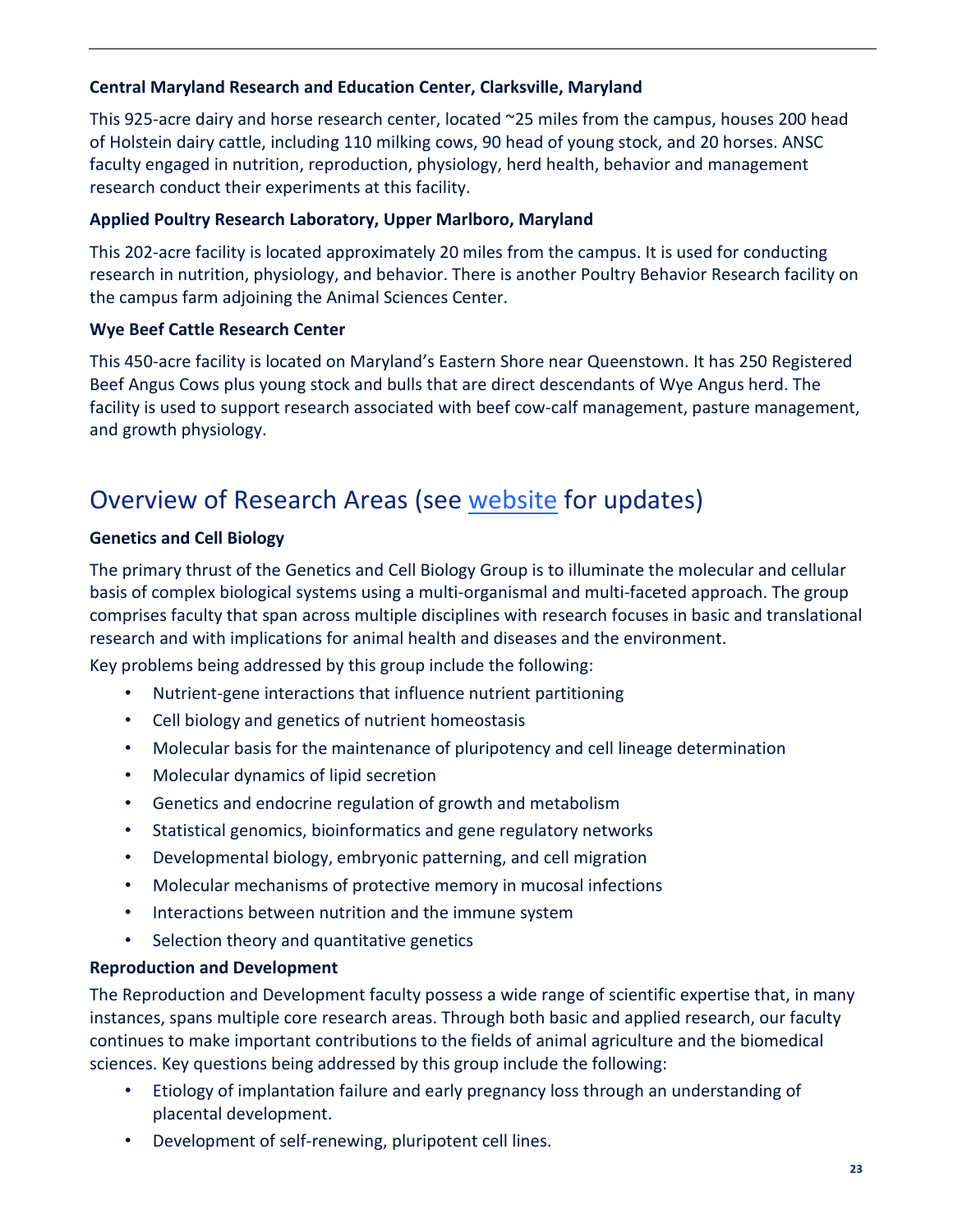- Reproductive physiology and cryobiology.
- Signaling pathways and gene expression regulating neural crest induction, migration and differentiation.
- Molecular, cellular and genetic regulation of animal growth and reproduction by the neuroendocrine system.
- Neuroendocrine and behavioral regulation of reproduction.
- Brain-pituitary-gonadal axis regulation of reproduction, including the development of sex specific characteristics.

#### **Nutrient Utilization and Metabolism**

The Nutrient Utilization and Metabolism faculty possess expertise in both basic and applied research approaches to systemically address important nutritional issues facing animal agriculture at the local, state and national levels. Key issues being addressed by this group include the following:

- Optimization of dietary energy, nitrogen and phosphorus use by ruminants and poultry to decrease impacts on the environment.
- Improve survival and growth of chicken embryos and post-hatch chicks.
- Develop mathematical models of whole-animal nutrient utilization for research investigation and to improve predictions of animal performance.
- Nutrient-gene interactions that affect milk composition.
- Reduce methane emissions by ruminants.
- Utilization of traditional and novel forages by horses and beef cattle.
- Establish best feeding practices for insectivorous birds.

## **Pathobiology and Infectious Diseases**

The major task for this pathogen-host interacting group is to decipher how hosts launch efficient immunity against infections, thus information obtained will be useful for the development of vaccine and control of infectious diseases. This group include faculty with expertise covering multiple disciplines in both basic and translational research. Key projects including the following:

- Regulation of inflammatory cytokines on memory CD8 T cell generation.
- Interaction of metabolic pathways with those of inflammatory cytokines in CD8 T cell activation.
- Development of cross-protective vaccine against swine influenza.
- Epigenetic study of chicken response in Marek's disease virus infection.
- Dynamic mechanism of host-virus interaction.
- Epigenetics of CD4+ T cell and CD8+ T cell in response to virus infection.
- Beef quality and epigenetics.
- Computational epigenetics and statistical genomics in animal health.
- Construction of a novel vaccine of animal against the colonization of foodborne bacterial pathogens.
- Control of foodborne bacterial colonization in animals using natural products and mechanism of antimicrobial activity of the components.
- Prevention of cross contamination in food and products in processing and preservation.